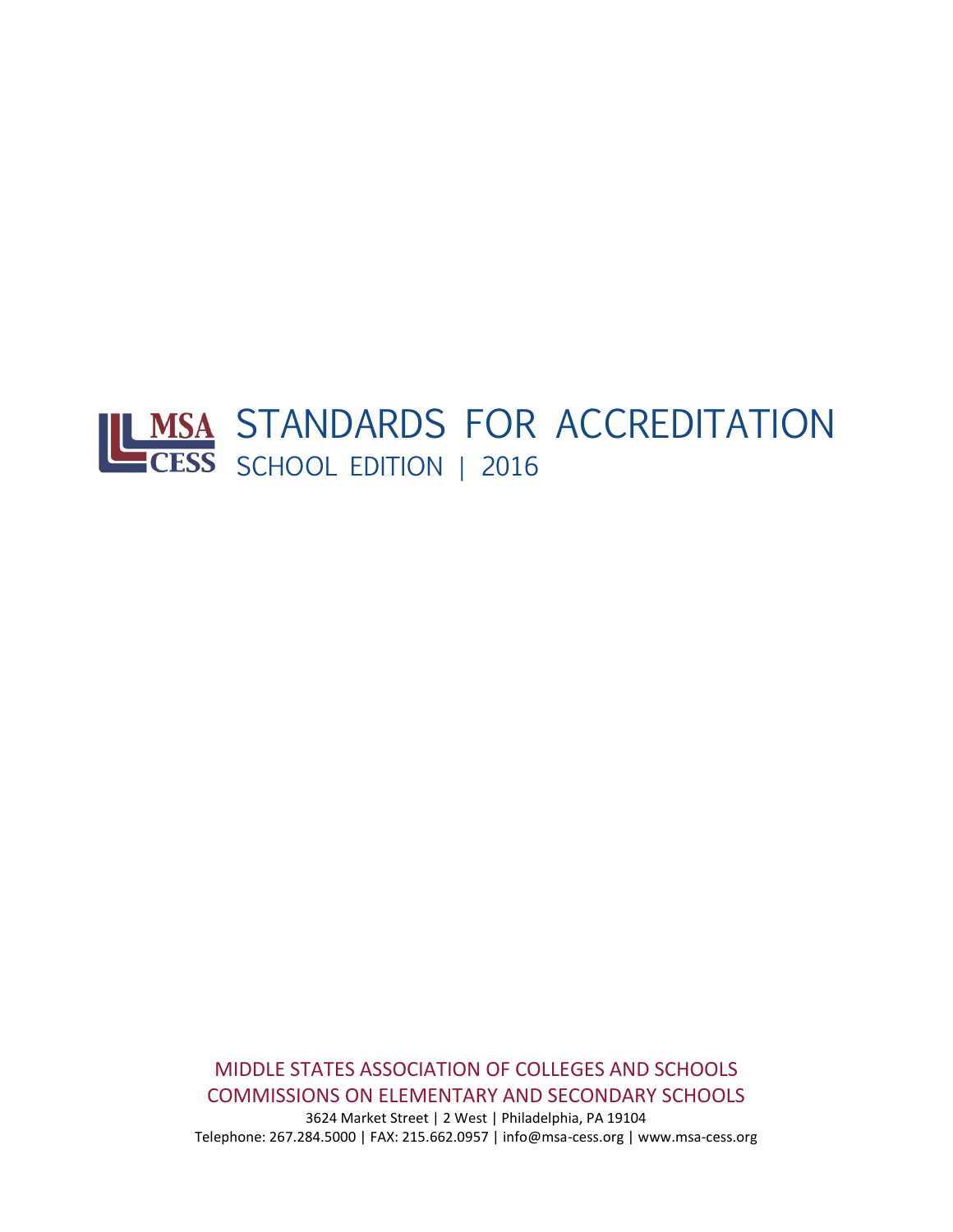# TABLE OF CONTENTS

|                                             | Page |
|---------------------------------------------|------|
| Introduction                                | 1    |
| The Standards for Accreditation for Schools |      |
| <b>Mission</b>                              | 3    |
| Governance and Leadership                   | 4    |
| <b>School Improvement Planning</b>          | 7    |
| <b>Finances</b>                             | 8    |
| <b>Facilities</b>                           | 10   |
| <b>School Organization and Staff</b>        | 12   |
| <b>Health and Safety</b>                    | 15   |
| <b>Educational Program</b>                  | 17   |
| Assessment and Evidence of Student Learning | 21   |
| <b>Student Services</b>                     | 24   |
| <b>Student Life and Student Activities</b>  | 27   |
| <b>Information Resources</b>                | 29   |
| Addendum for Pennsylvania Schools           | 31   |
| Glossary of Terms                           | 32   |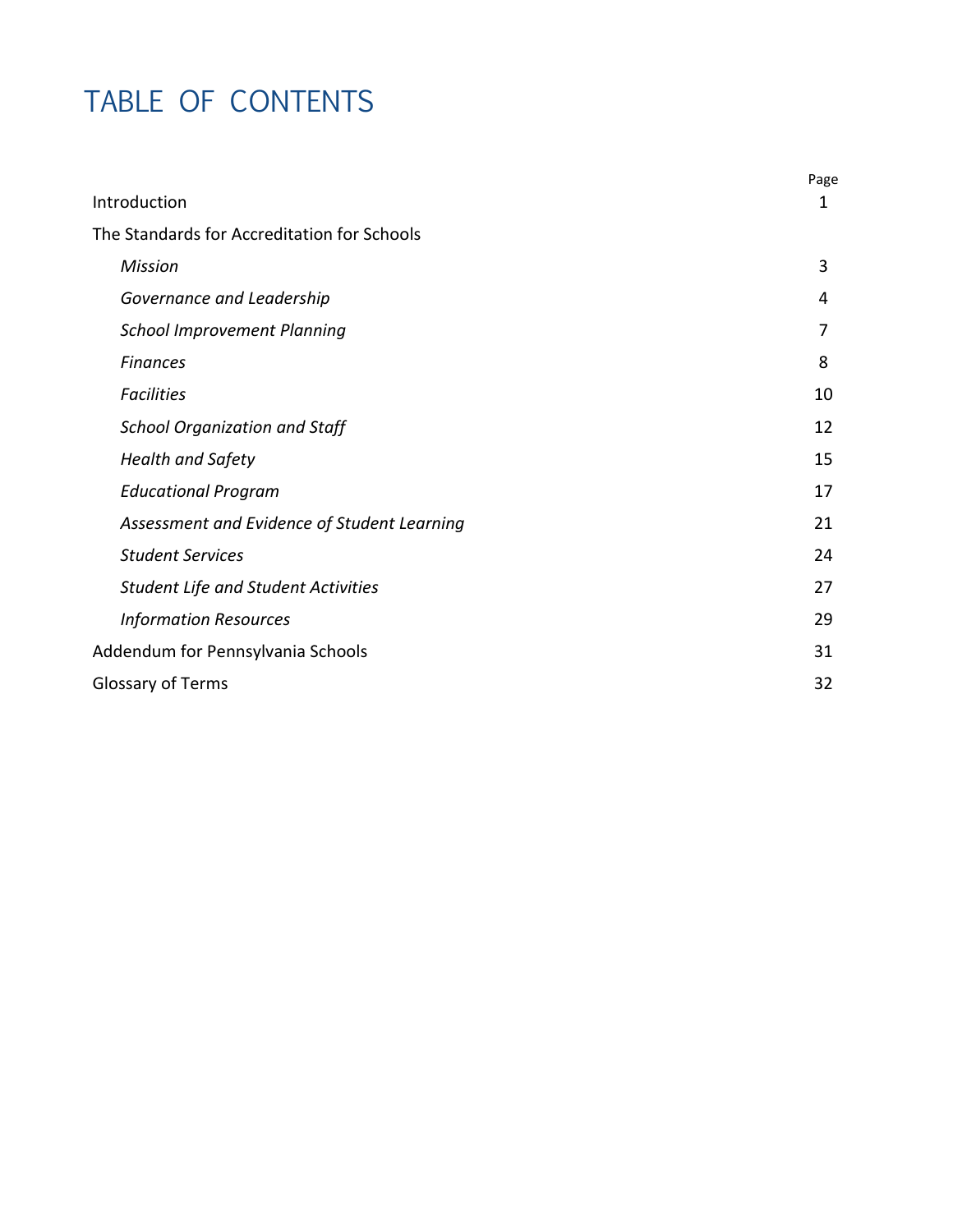# INTRODUCTION

The Middle States Association of Colleges and Schools (MSA) was established in 1887 and is a nongovernmental, nonprofit, peer-administered organization. MSA provides leadership in developing and recognizing quality in education for its member schools throughout the United States and in nearly 100 countries around the world.

Together, the elementary and secondary Commissions of the Middle States Association—operating as the Commissions on Elementary and Secondary Schools—serve institutions providing early age education through secondary and post-secondary non-degree granting programs. The Commissions on Elementary and Secondary Schools are recognized by the U.S. Department of Education and provide accreditation services to US State Department Office of Overseas Schools.

# THE ROLE OF STANDARDS IN THE ACCREDITATION PROCESS

The Middle States Standards for Accreditation are qualitative statements that reflect research-proven practices for schools pursuing continuous school improvement. The Middle States Standards have several important functions in the accreditation process. Most importantly, they serve as a mechanism for improving a school's capacity to produce the levels of student performance that are both desired and expected by its community of stakeholders. Because they are based on research and reflect proven practices, they serve as a qualitative guide to expectations for an accredited school. The Standards are not designed to make all schools look alike. The Middle States accreditation process respects the individual nature and character of each school. The diversity of Middle States member schools reflects this important principle. Although it is required that all schools meet the same Standards for Accreditation, there is sufficient flexibility within the Standards so that different schools can demonstrate they meet the Standards in different ways.

The Standards serve as the primary basis upon which the Commissions make accreditation decisions. The Commissions offer a variety of protocols for self-study and accreditation, each of which begins with the requirement that a school meets the Standards for Accreditation. Then, building on the requirements of the Standards, a school proceeds to establish a plan for growing or improving student performance and the school's capacity to produce the levels of student performance desired and expected by its community of stakeholders.

The Standards for Accreditation and Indicators of Quality are numbered for ease of reference only. No relative weight or other significance should be attributed to those numbers.

# THE ROLE OF INDICATORS OF QUALITY IN THE ACCREDITATION PROCESS

Indicators of Quality have been developed for each Standard. The Indicators amplify a Standard and show possible ways that a school can demonstrate that a particular Standard is met. Indicators provide greater clarity regarding proven practices related to each Standard. Although it is expected that all accredited schools will meet the Standards, not all Indicators will apply to or be appropriate for each school. It is imperative that the use of Indicators respects the individual integrity of each school and that no attempt to conform a school's operation to these Indicators be made.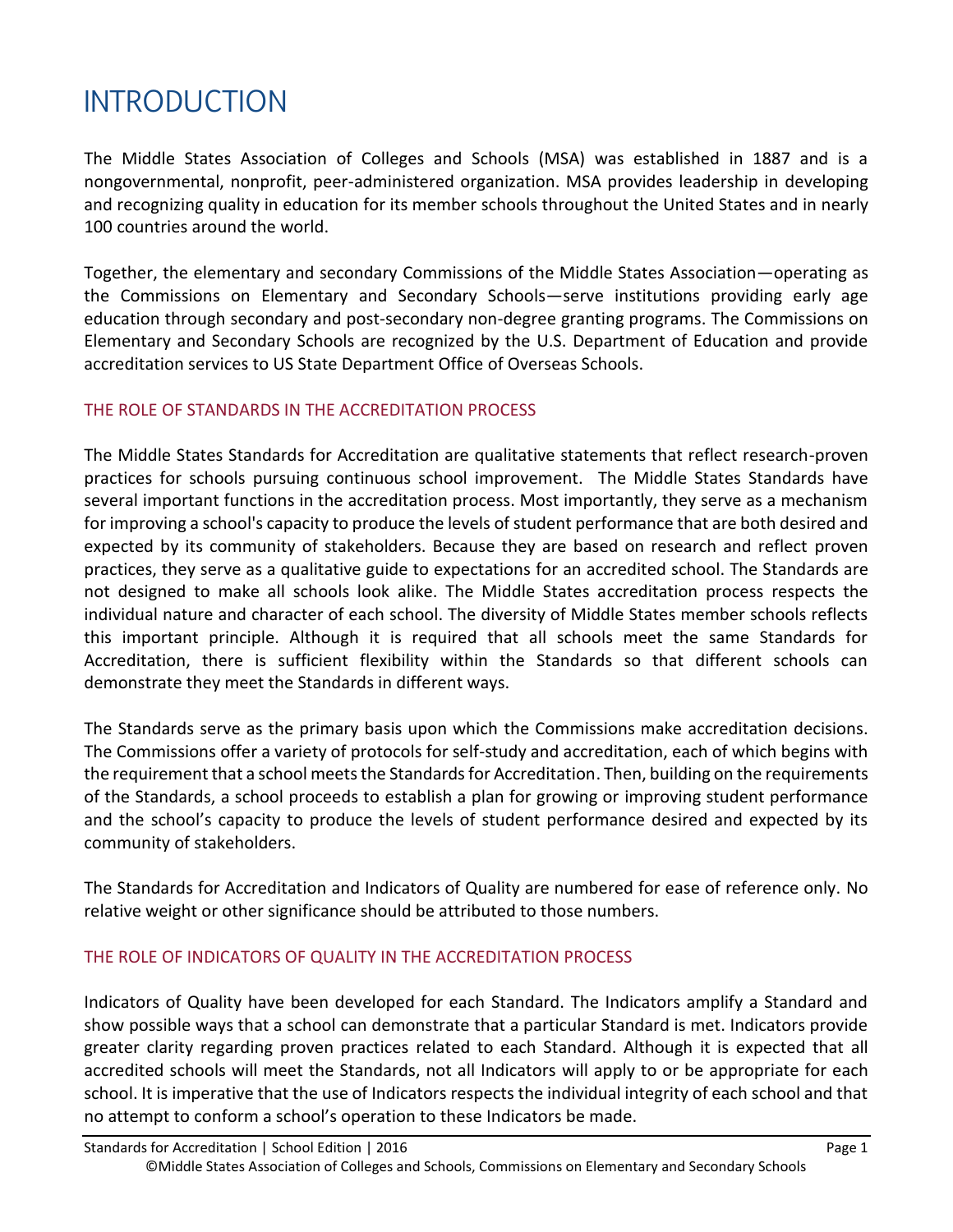A number of the Standards for Accreditation include sub-sets of Indicators that are applicable to different types of schools and to schools with special programs or services. For example, the Governance and Leadership Standard includes a set of Indicators for independent/non-public schools and a different set of Indicators for schools in public school districts, archdiocesan/diocesan systems, and other school organizations with a central office staff. For some of the Standards, there are also Indicators for schools that have early age programs and Indicators for schools that deliver some or their entire educational program using a distance modality. Each school uses only the Indicators that are applicable and appropriate for the school.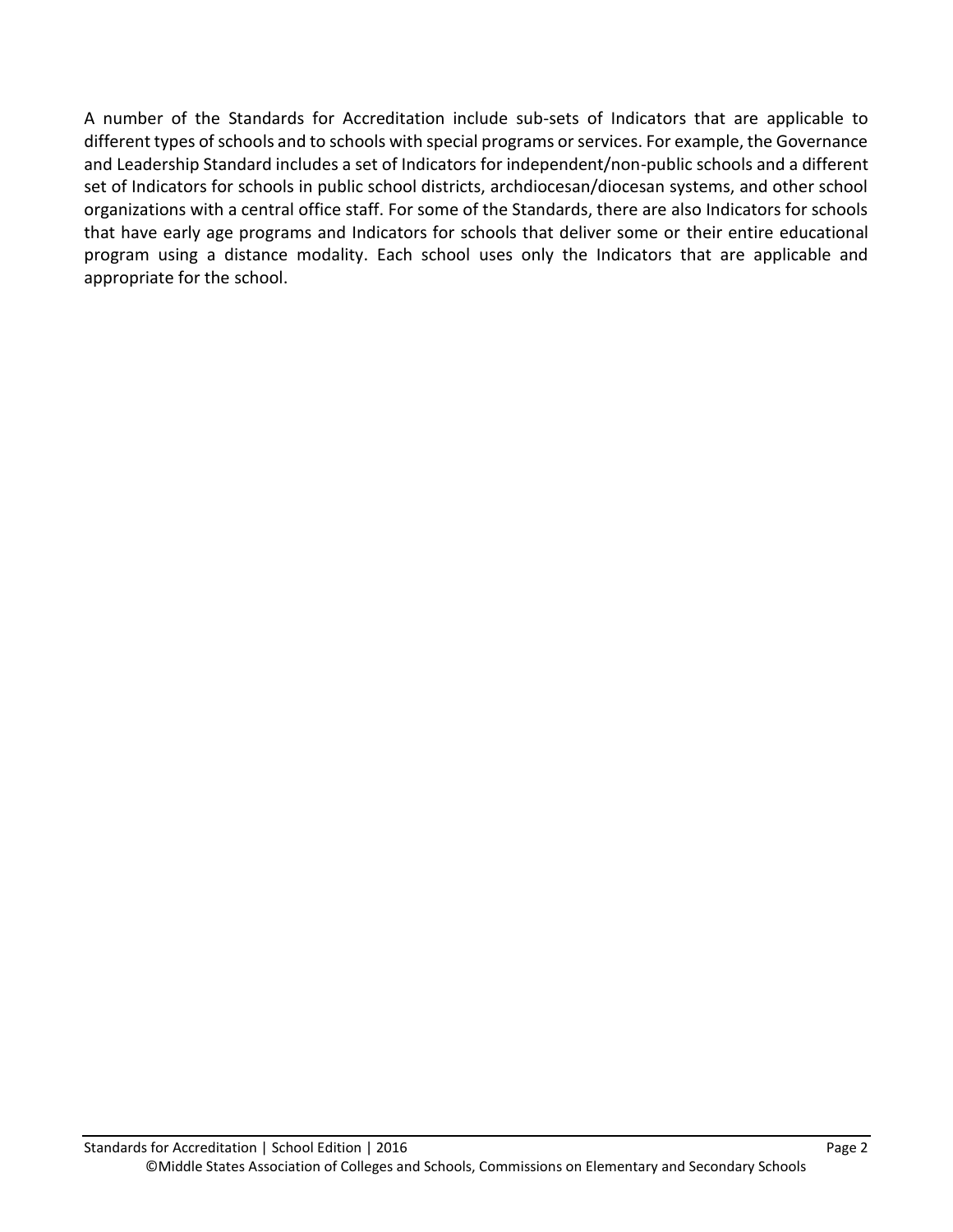# MISSION STANDARD FOR ACCREDITATION

The school has a mission that conveys clearly and concisely the school's vision of a preferred future for the school community and its expectations for student learning. The mission is consistent with the community's ethical norms and demonstrates respect for persons of all races, creeds, and cultures. The mission serves as the basis for daily operational and instructional decision-making as well as strategic planning. It is developed and periodically reviewed using a process that considers input by stakeholders of the school and is aligned with the needs of the community(ies) the school serves.

# INDICATORS OF QUALITY FOR ALL SCHOOLS

#### **The school's statement of mission is:**

- 1.1 Clearly aligned with the school's beliefs and profile of the graduate.
- 1.2 Communicated widely, understood and supported by the students, their families, and (if appropriate) the school's community of stakeholders.
- 1.3 Developed using a process that considered input by appropriate stakeholders of the school.
- 1.4 Reviewed periodically to determine its effectiveness in communicating the school's purposes and vision.

# INDICATORS OF QUALITY FOR FAITH-BASED SCHOOLS<sup>1</sup>

#### **The school's religious identity is:**

l

- 1.5 Integrated into its school-wide goals and objectives.
- 1.6 Visible in symbols and artifacts throughout the school.

 $1$  The use of the Faith-Based Indicators for this and the other Standards for Accreditation by faith-based schools is voluntary and not required, unless their use is directed by the head of a parent school system. The Faith-Based Indicators allow faith-based schools, if they desire, to include in their self-study and accreditation process Indicators of Quality that address unique characteristics of and expectations for schools whose mission and educational program are defined wholly or in part by their particular faith.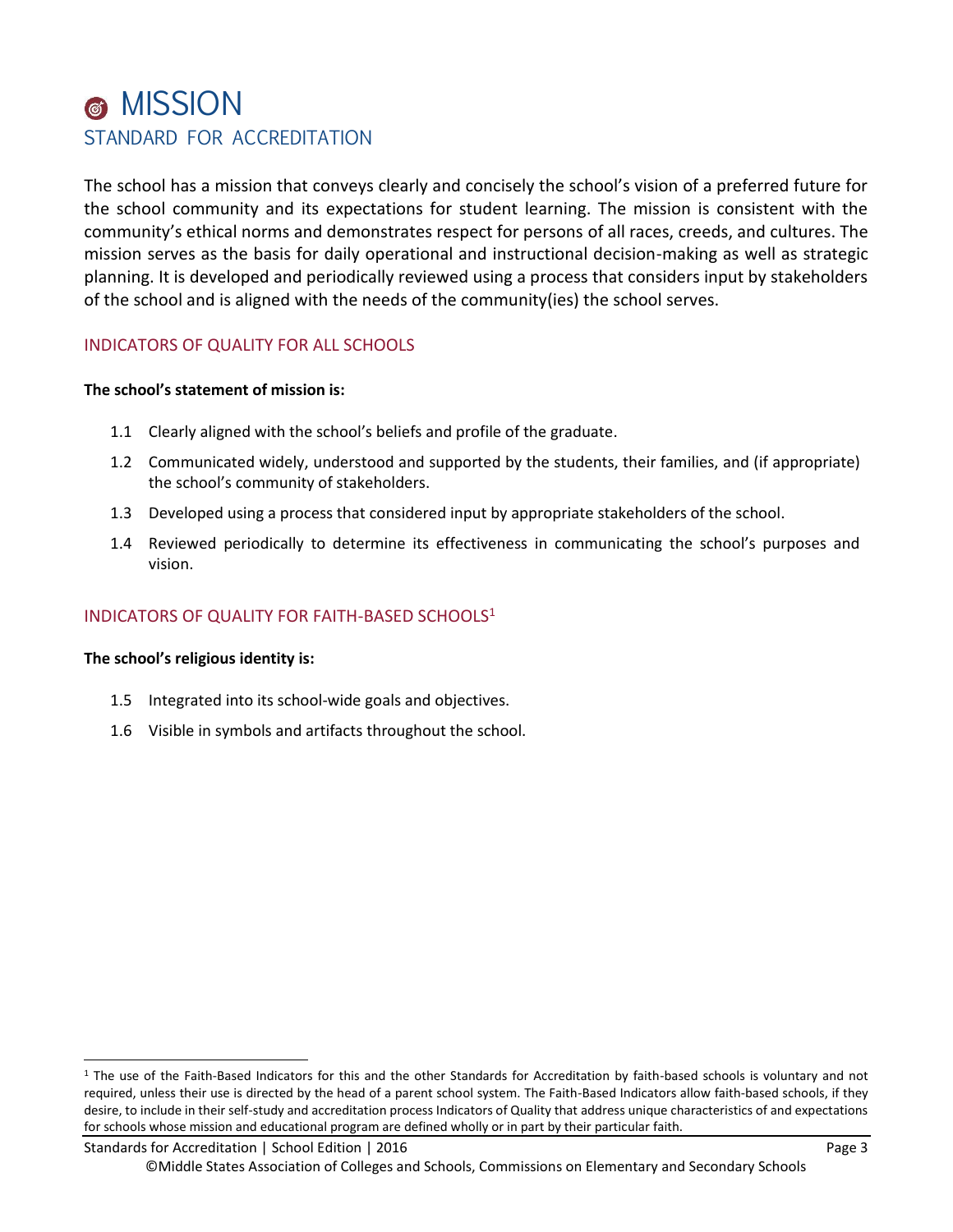# **A GOVERNANCE AND LEADERSHIP**

STANDARD FOR ACCREDITATION

The school is chartered, licensed, and/or authorized by the appropriate civil authority(ies) and is in compliance with all applicable statutes, ordinances, and regulations of all civil authorities of the jurisdiction(s) in which the school operates. There are no legal or proprietary ambiguities in the ownership and control of or responsibility for the school.

The school's governing body and leadership act ethically and consistently to ensure an atmosphere of mutual respect, purposeful effort, and a productive environment for teaching and learning while demonstrating adherence to the school's mission. The governing body and leadership maintain timely and open communication with the school's community of stakeholders. The governing body and leadership provide the vision that drives strategic planning and day-to-day operations. They ensure the integrity, effectiveness, and reputation of the school by establishing policies, providing necessary resources, and ensuring the quality of the school's educational program.

# INDICATORS OF QUALITY FOR ALL SCHOOLS

#### **The school's governing body ensures that the school:**

- 2.1 Is in compliance with all applicable statutes, ordinances, and regulations of all civil authorities of the jurisdiction(s) in which the school operates.
- 2.2 Has no legal or proprietary ambiguities in ownership, control, or responsibility.
- 2.3 Expresses partnerships and any corporate linkages in ownership/governance as enforceable agreements.
- 2.4 Is provided with effective leadership, support, and continuity, including succession planning to ensure stability of the school's leadership.
- 2.5 Is provided with leaders that possess the appropriate qualifications, experience, and competencies for their position.
- 2.6 Is provided with the sufficient qualified personnel to deliver its programs, services, and activities.

# **The school's governing body ensures that it:**

- 2.7 Is focused on selecting, evaluating, and supporting the head of the school, policy development, planning, assessing the school's performance, and ensuring the availability of adequate resources to accomplish the school's mission.
- 2.8 Uses a clearly defined performance appraisal system for the head of the school. The appraisal is conducted with the knowledge and participation of the head of the school.
- 2.9 Thinks and acts strategically, reflecting on its decisions and the consequences of its actions.
- 2.10 Refrains from undermining the authority of the school's leadership to conduct the daily operation of the school.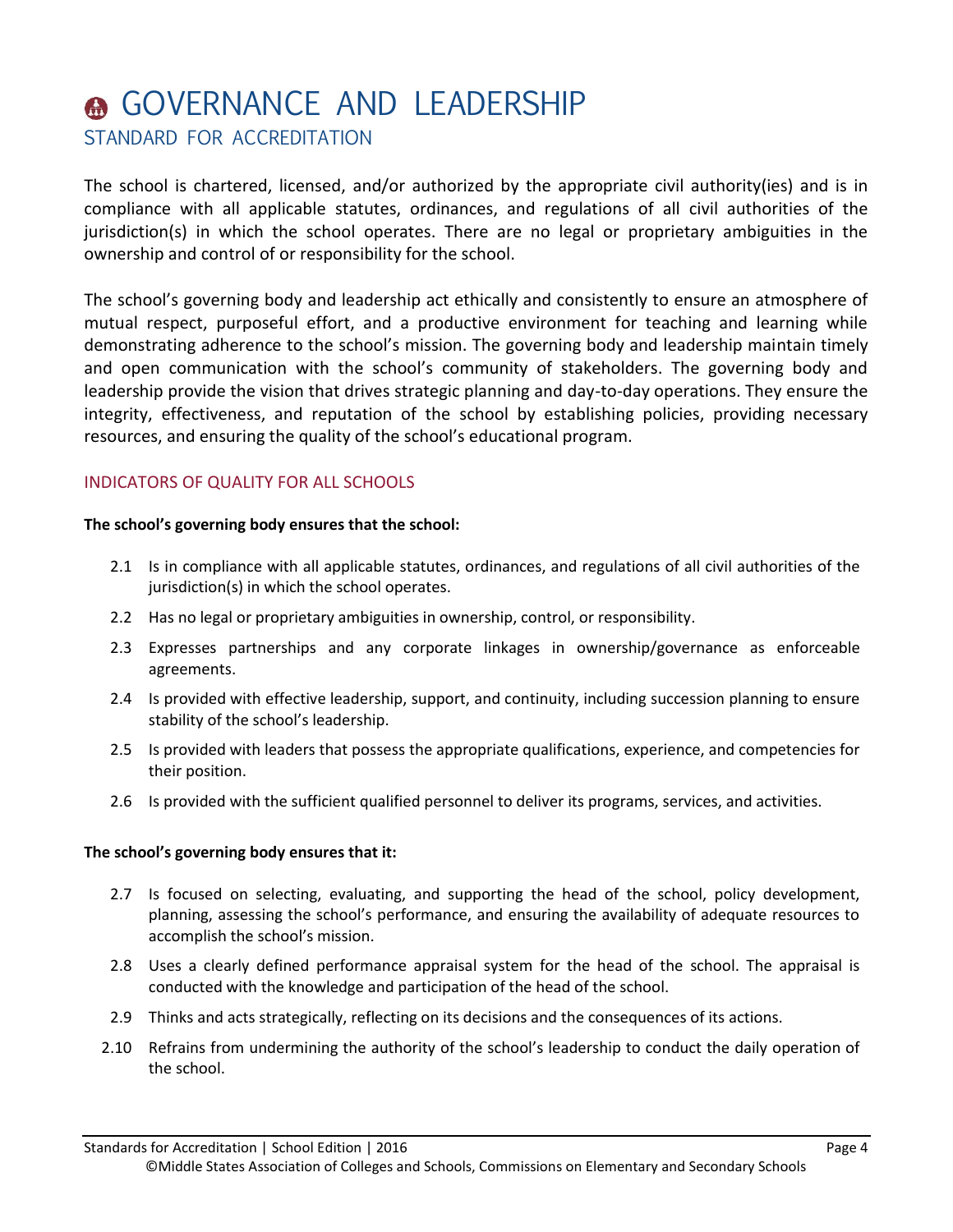- 2.11 Works cooperatively with the school's leadership to establish and maintain clear, written policies and procedures that are consistent with the school's mission, are implemented at all times, and reviewed regularly.
- 2.12 Has and implements written policies and/or procedural guidelines that define for the governing body:
	- Its proper roles and responsibilities;
	- Qualifications for its members;
	- Its composition, organization, and operation;
	- Terms of office for its members; and
	- Provisions for identifying and selecting new board members when vacancies occur.
- 2.13 Implements a process for reviewing/revising its policies regularly.
- 2.14 Evaluates systematically and regularly its own effectiveness in performing its duties.
- 2.15 Provides appropriate opportunities for education of its members, including orientation and training sessions so that all members understand their responsibilities and roles.
- 2.16 Conducts a regular schedule of meetings that is communicated to the school's community of stakeholders.
- 2.17 Includes members that represent constituencies served by the school.
- 2.18 Maintains appropriate and constructive relations with the school's leadership, staff, students, families, the community, and with each other in the interest of serving the needs of the students.
- 2.19 Recognizes the accomplishments of staff members and students.
- 2.20 Adheres to appropriate guidelines concerning confidentiality in communications.

#### **The school's leadership:**

- 2.21 Is accountable to the governing body and is responsible for ensuring the school's students achieve the expected levels of achievement.
- 2.22 Maintains a relationship with the school's governing body characterized by mutual trust and cooperation.
- 2.23 Ensures that all school programs and activities are adequately and appropriately planned, supervised, resourced, and staffed with qualified personnel.
- 2.24 Provides a program of professional development based on the needs of the school and staff identified in the school's growth and improvement process.
- 2.25 Ensures that professional and support staff members stay well informed about educational developments.
- 2.26 Undertakes operational, long range, and strategic planning aimed at accomplishing the school's mission and goals.
- 2.27 Stays well informed of and implements proven practices identified in educational research and literature.
- 2.28 Maintains appropriate and constructive relations with families, students, the staff, the community, and with each other in the interest of serving the needs of the students.
- 2.29 Adheres to appropriate guidelines concerning confidentiality in communications.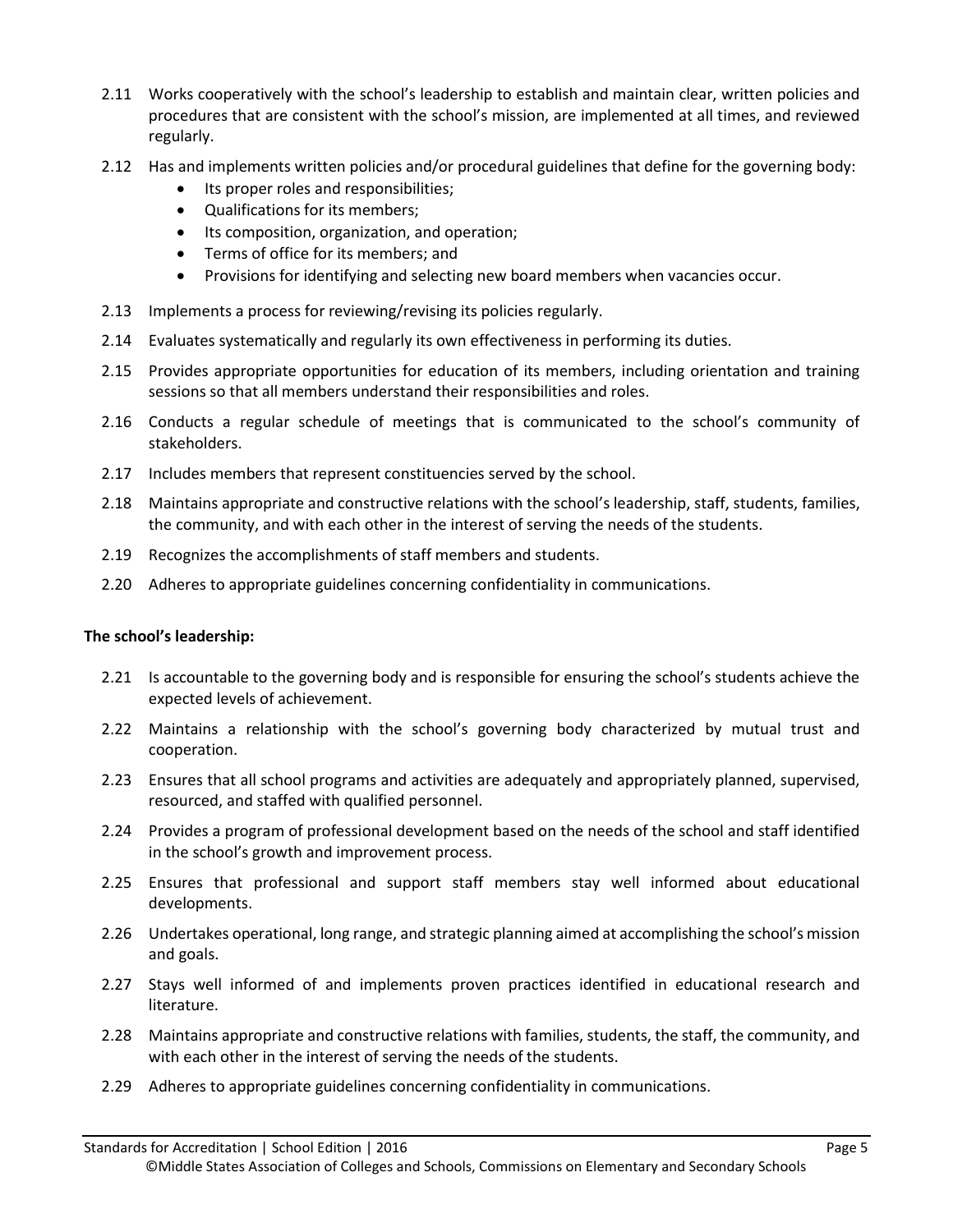### INDICATORS OF QUALITY FOR FAITH-BASED SCHOOLS

#### **The school's governing body and leadership:**

- 2.30 Articulate and model the religious tenets of the school.
- 2.31 Maintain the religious identity of the school as a priority.
- 2.32 Use the school's religious values and identity to inform its policies, procedures and decisions.
- 2.33 Accept the authority of the sponsoring religious institution.
- 2.34 Engage the school's community of stakeholders in setting direction and planning for the future of the school as a faith-based institution.
- 2.35 Include an assessment of candidates' understanding of and commitment to the religious beliefs and mission of the school when hiring the school's leadership and members of the staff.
- 2.36 Promote respect and collaboration among all members of the school's "faith" community.
- 2.37 Give appropriate attention to building a respectful and collaborative "faith" community among the faculty and staff.

# INDICATOR OF QUALITY FOR SCHOOLS THAT DELIVER ALL OR PART OF THEIR EDUCATIONAL PROGRAM BY A DISTANCE MODALITY

#### **The school's leadership:**

2.38 Includes personnel with the appropriate qualifications, experience, and competencies to lead an institution that uses a distance modality(ies) to deliver all or part of its educational program and/or services.

# INDICATOR OF QUALITY FOR PROPRIETARY SCHOOLS

#### **The proprietor/leader:**

2.39 Possesses knowledge and experience in fields of study offered by the school or ensures that others within the institution's leadership possess that knowledge and experience.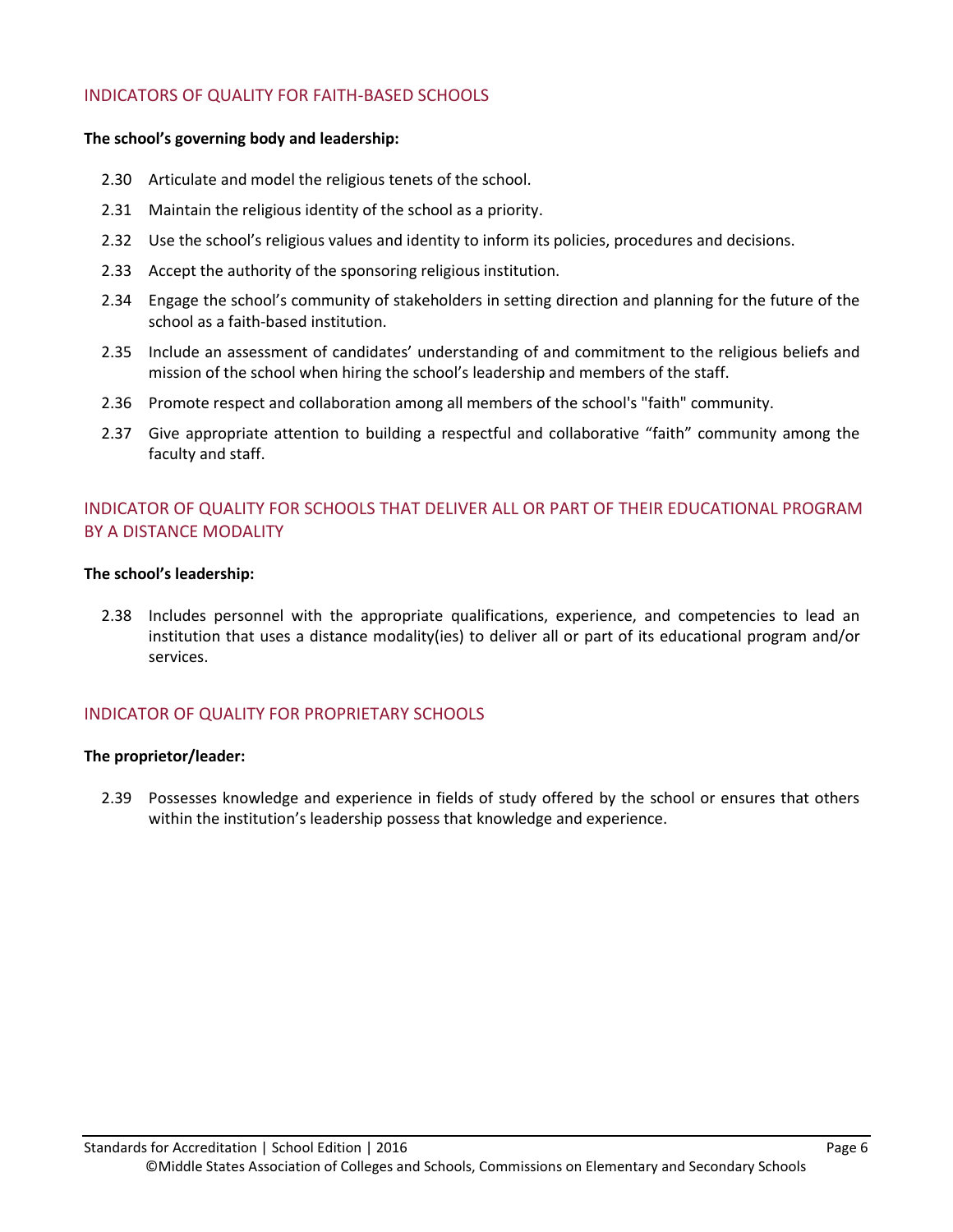# **6 SCHOOL IMPROVEMENT PLANNING** STANDARD FOR ACCREDITATION

The school plans strategically and continuously to grow and improve its students' performance and the school's capacity to produce the levels of student performance desired and expected by its community of stakeholders. The school's strategic plan is aligned with and supports achievement of its mission. The school uses a collaborative process to develop and implement its strategic plan for growth and improvement and ensures that the plan includes professional development activities the staff needs to implement the plan and achieve its goals. The school improvement planning is monitored, periodically assessed and revised as needed.

# INDICATORS OF QUALITY FOR ALL SCHOOLS

#### **The governing body and leadership ensure that the school:**

- 3.1 Develops a strategic plan for growth and improvement that is approved by the governing body (if appropriate) and supported by the school's community of stakeholders.
- 3.2 Bases its strategic plan on longitudinal data regarding the achievement and performance of the school's students and the school's capacity to produce the levels of student achievement and performance expected by its community of stakeholders.
- 3.3 Communicates regularly to its community of stakeholders information about the school's planning process, strategic plan, and the results being achieved by implementing the plan.
- 3.4 Provides members of its community of stakeholders with appropriate opportunities to provide input into its strategic planning for growth and improvement.
- 3.5 Takes into consideration the school's capacities in terms of time, energy, and resources when planning new initiatives, setting goals, and developing action plans.
- 3.6 Guarantees that its action plans address all areas of the school's programs, services, operations, and resources that are relevant to the school's mission and the strategic plan's goals.
- 3.7 Monitors implementation of its strategic plan and revises it as needed to ensure it is producing the intended results.

# INDICATOR OF QUALITY FOR FAITH-BASED SCHOOLS

#### **The governing body and leadership ensure that the school:**

3.8 Maintains as a priority in all planning activities the spiritual life of the school and its community.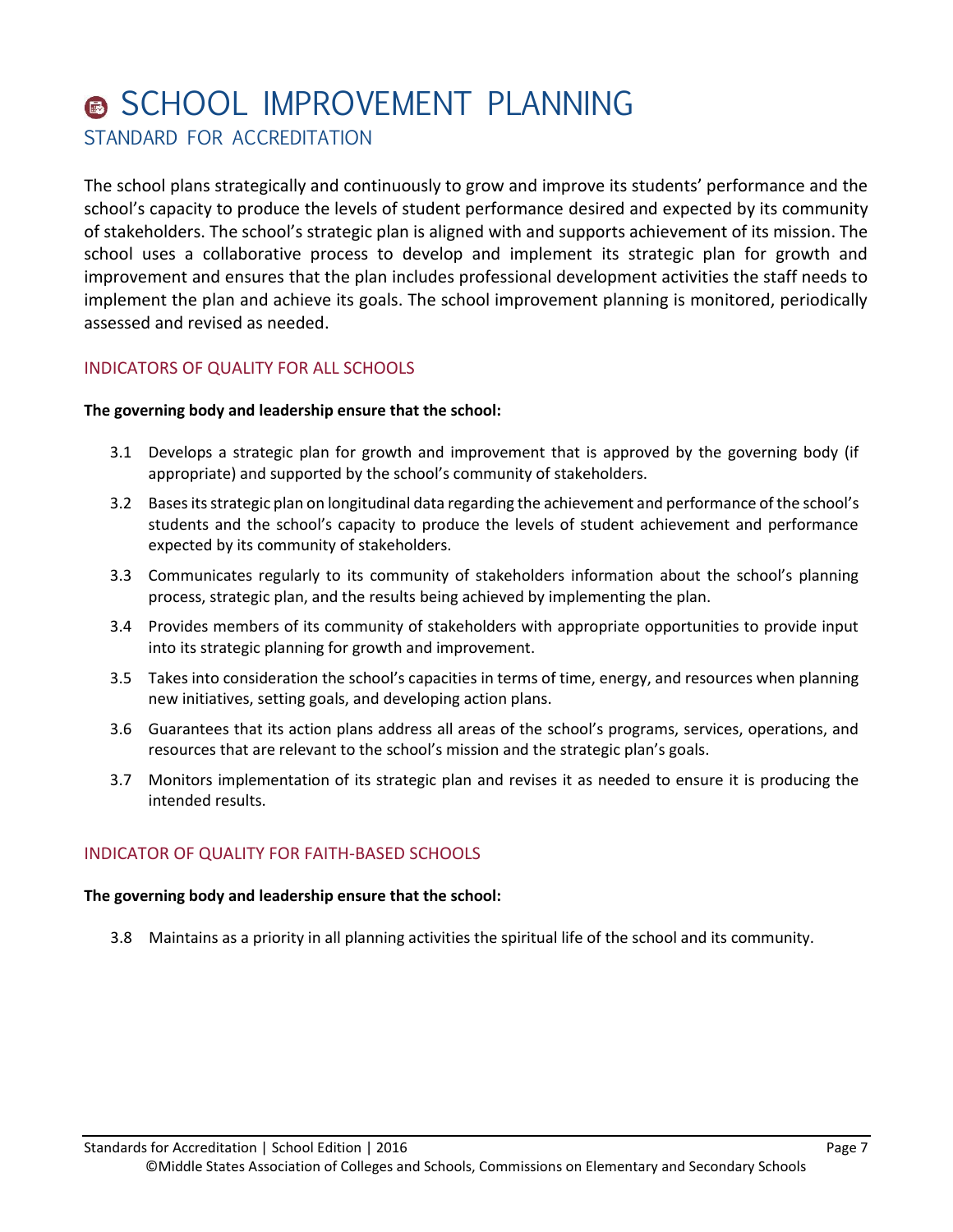# **S** FINANCES STANDARD FOR ACCREDITATION

The school has financial resources that are sufficient to provide its students with the educational program defined in the school's mission and strategic plan. Financial resources are stable, and indications are they will continue to be stable for the foreseeable future. The school uses business practices that are ethical and follow accepted budgeting and accounting principles. The practices promote confidence in the school's ability to manage its fiscal and material resources in a responsible manner. The school dedicates its financial resources to implementing its educational program, services, activities, and operations.

# INDICATORS OF QUALITY FOR ALL SCHOOLS

- 4.1 Is free of any contingent financial liabilities or on-going litigations that could affect the school's ability to continue operation.
- 4.2 Maintains levels of income and expenditures that are in appropriate balance.
- 4.3 Has and implements written policies and procedures that require the governing body and leadership to exercise prudent control over the school's finances and all financial operations.
- 4.4 Entrusts the overseeing and conducting of its financial and business operations only to those who possess the appropriate qualifications.
- 4.5 Develops short- and long-range financial plans to ensure financial resources are available to deliver its educational program and services.
- 4.6 Submits official financial records of the school such as periodic financial audits, external reviews that are conducted by qualified external agencies, or other evidence of financial viability and stability.
- 4.7 Responds appropriately to the results and recommendations of financial audits or reviews.
- 4.8 Gives stakeholders appropriate opportunities to provide input into financial planning.
- 4.9 Provides the staff with appropriate opportunities to participate in determining financial priorities for curriculum and instructional needs.
- 4.10 Informs families enrolling students in the school about any financial obligations for attending the school.
- 4.11 Sets tuitions and fees, if applicable, that are related to the content of the school's educational program, the length of study, and equipment and supplies required for learning.
- 4.12 Has and implements written, reasonable, and equitable tuition, collection, and refund policies.
- 4.13 Carries appropriate insurance coverage that is adequate for protecting the interests and operations of the school (e.g., business interruption, casualty, property, liability insurance for employees and the governing body/owner).
- 4.14 Makes prudent use of resources available through development activities, grants, foundations, and other partnerships.
- 4.15 Conducts advancement efforts that are supported by the school's leadership, staff, parents, and alumni.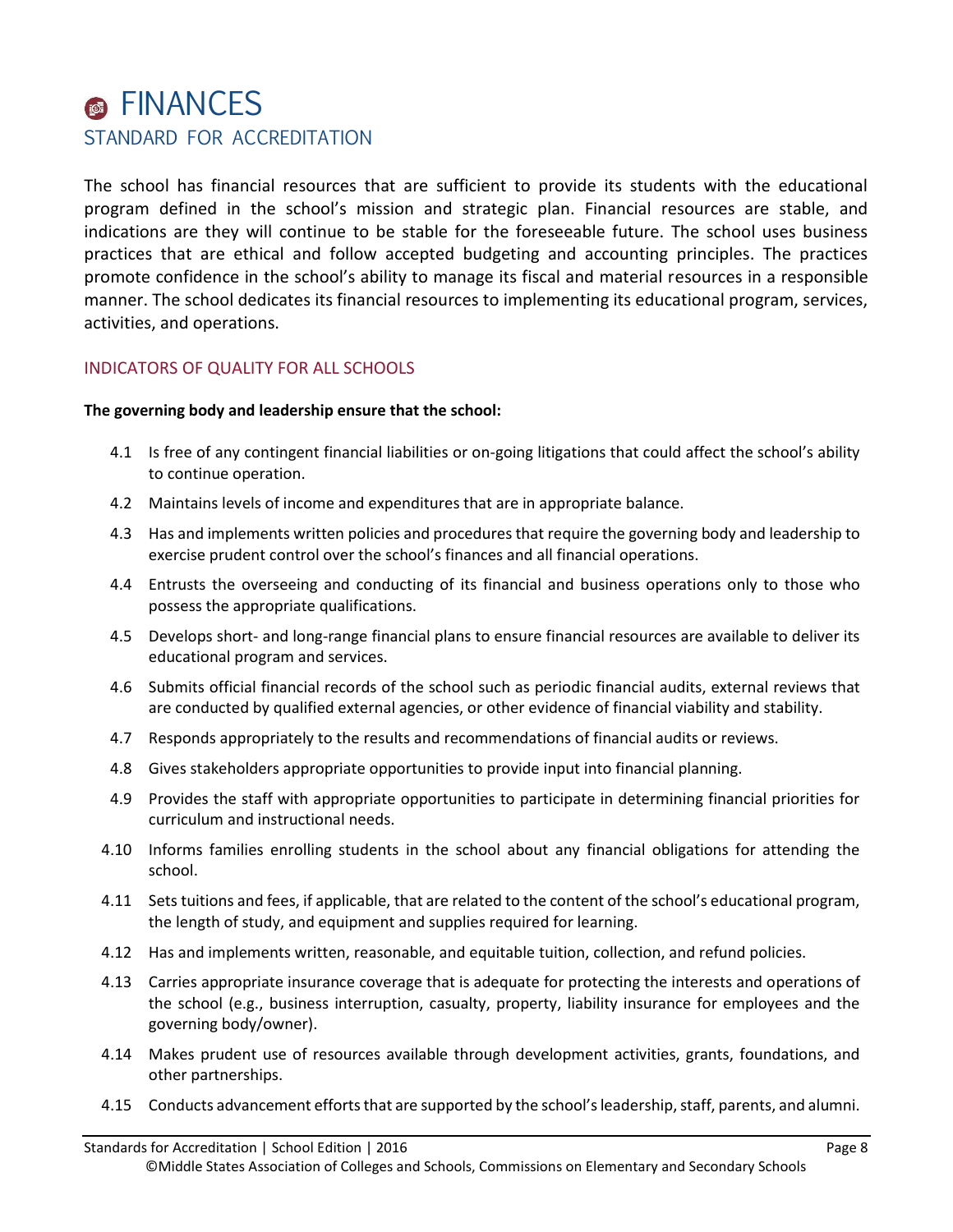# INDICATORS OF QUALITY FOR FAITH-BASED SCHOOLS

- 4.16 Has the financial resources necessary to support and enhance the religious nature of the school.
- 4.17 Considers the religious values of the school when making decisions regarding the use of its financial resources.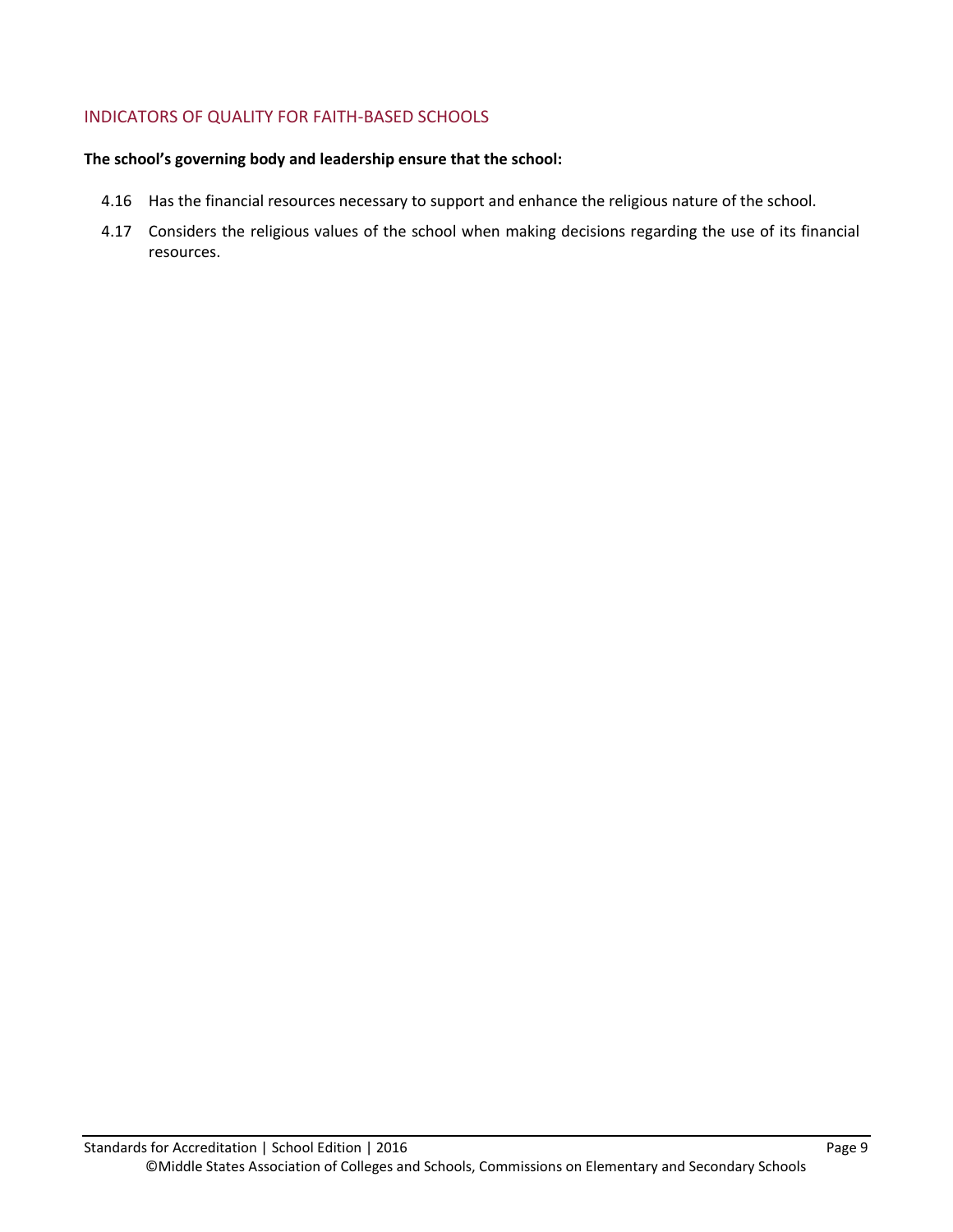# **@ FACILITIES** STANDARD FOR ACCREDITATION

The school provides facilities that are safe, clean, and well maintained and that are appropriate and adequate to achieve the school's mission. The facilities provide a physical environment that supports delivery of the school's educational program, services, and activities, and the ability of students to achieve the levels of learning and performance expected of them. The facilities are inspected regularly for effective operation and are in compliance with all applicable health and safety codes of the civil jurisdiction(s) within which the school is located.

# INDICATORS OF QUALITY FOR ALL SCHOOLS

- 5.1 Provides sufficient and appropriate facilities for all aspects of the school's educational programs, activities, and services including:
	- 5.1.a Instructional areas/classrooms
	- 5.1.b Administrative offices
	- 5.1.c Conference rooms
	- 5.1.d Residential Boarding (students and faculty)
	- 5.1.e Health Services
	- 5.1.f Student activities
	- 5.1.g Student services
	- 5.1.h Safe and secure storage of school property, equipment, official records, and materials (e.g., cleaning supplies and chemicals).
	- 5.1.i Safe and secure storage of student belongings
- 5.2 Provides an effective and aesthetically pleasing learning environment which supports the educational goals and effective teaching.
- 5.3 Includes in its budget the resources needed for facilities, equipment, and materials to support its educational program, services, and activities.
- 5.4 Conducts regular and systematic assessments of the adequacy of its facilities, equipment, and materials.
- 5.5 Plans for, funds, and schedules regular preventative measures, repairs, and maintenance of its facilities, equipment, and materials.
- 5.6 Considers the capacities of its facilities and equipment before adopting new programs and in its strategic planning.
- 5.7 Has sufficient systems in place to monitor and provide appropriate air quality throughout its facilities.
- 5.8 Has adequate and appropriate lighting throughout its facilities.
- 5.9 Has sufficient space for entering, exiting, and traffic flow within its facilities.
- 5.10 Makes safe drinking water available for the students, the staff, and visitors to the school.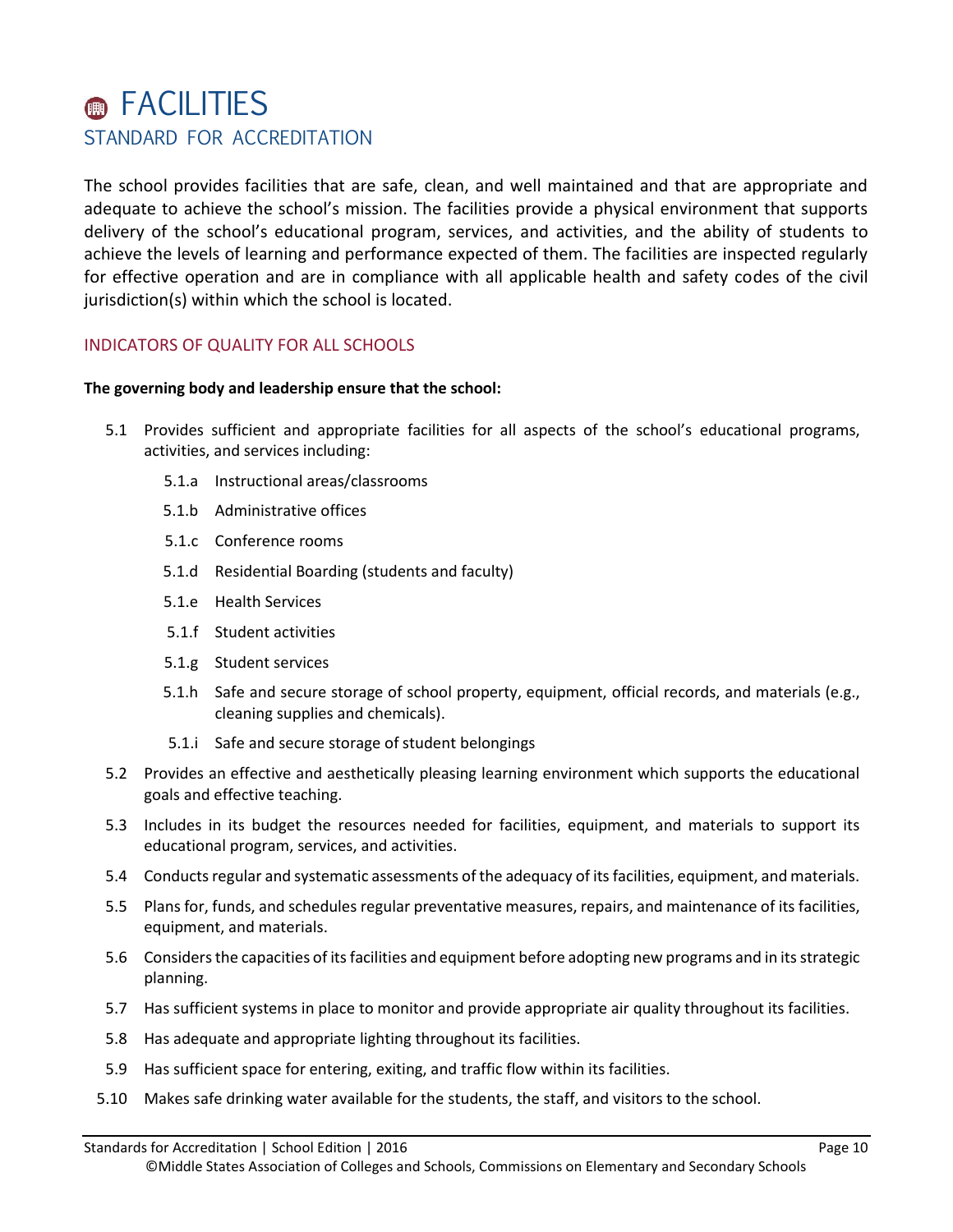5.11 Is in compliance with the requirements of all appropriate civil authorities in which the school is located for fire safety and occupancy.

# INDICATORS OF QUALITY FOR SCHOOLS WITH EARLY CHILDHOOD EDUCATION PROGRAMS

#### **The governing body and leadership ensure that the learning environment:**

- 5.12 Includes interest centers that have materials in an orderly and accessible arrangement.
- 5.13 Has sufficient space for the number of children involved in the early childhood learning activities.
- 5.14 Includes appropriately sized furniture designed to assure accessibility to children.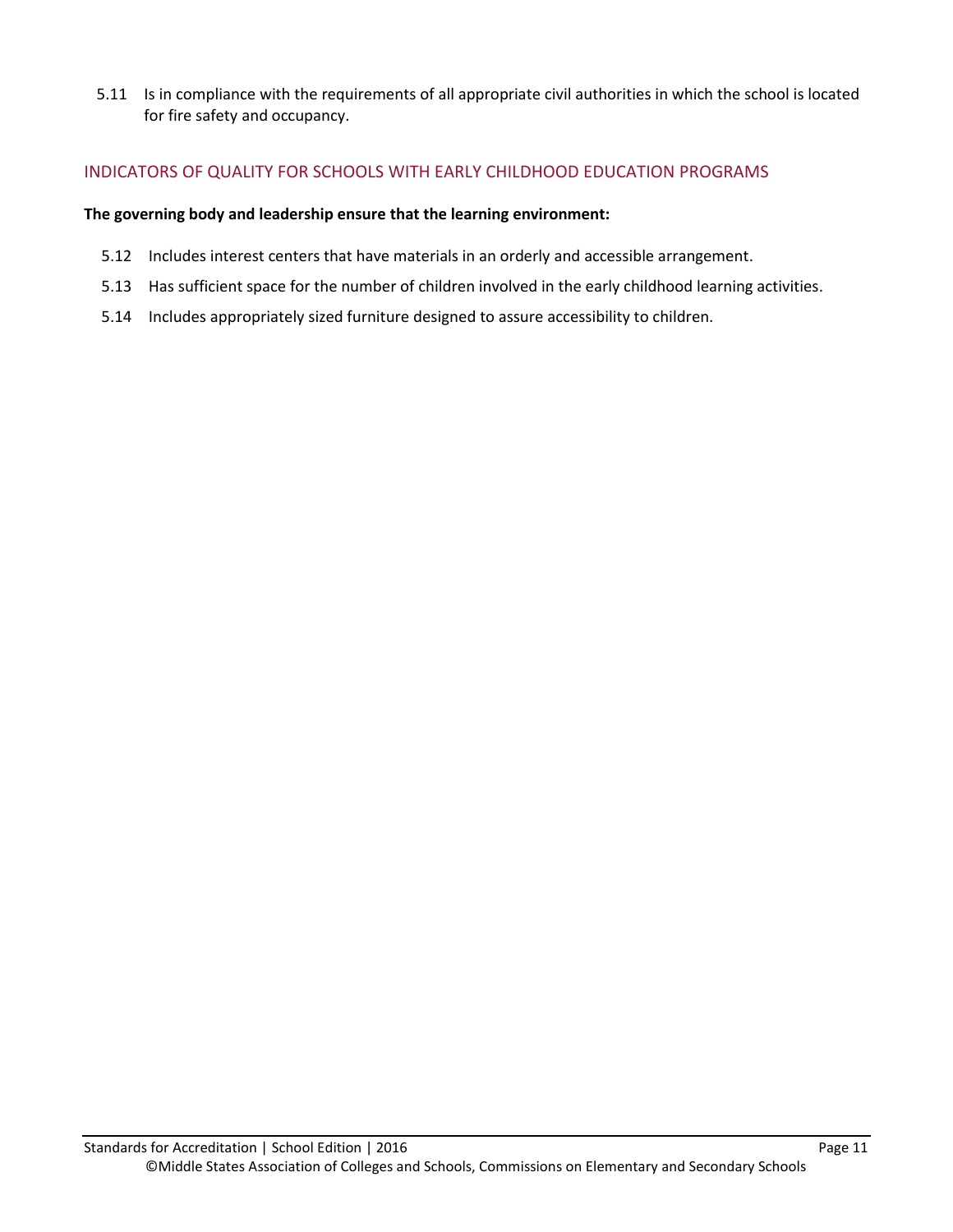# **SCHOOL ORGANIZATION AND STAFF** STANDARD FOR ACCREDITATION

The school's organization facilitates achievement of its purposes and core values as expressed in its mission and successful implementation of its educational program, services, and activities. Members of the administrative, instructional, and support staffs are qualified, competent, and sufficient in number to provide a high quality educational experience as defined by the school's mission. Staff members possess the qualifications required by the civil authority in which the institution operates to administer and teach the program(s) to which they are assigned. Staff members are evaluated regularly based on clear expectations for performance and are provided with professional development experiences that address areas in which staff members need to grow and/or improve. The school's leaders, staff and community stakeholders demonstrate collegial and collaborative relationships.

# INDICATORS OF QUALITY FOR ALL SCHOOLS

#### **The governing body and leadership ensure that the school's organization promotes:**

- 6.1 A sense of collegiality, high expectations for performance, trust, support, recognition for accomplishments and contributions, and pride in their school.
- 6.2 Commitment to the school, dedication to their work, and pride in the outcome of their efforts.
- 6.3 Professional satisfaction and good general morale.

#### **The governing body and leadership ensure that the school's organization:**

- 6.4 Is described by a logical and clear table of organization that includes written job descriptions and that specifies levels of responsibility and reporting relationships.
- 6.5 Defines clearly in writing roles, responsibilities, expectations, and reporting relationships of its staff that support a high quality educational program and experiences for the school's students.

#### **The governing body and leadership ensure that the school has and implements written policies and/or procedural guidelines for ensuring a positive work environment, including:**

- 6.6 The day-to-day operation of the school.
- 6.7 Determining adequate compensation, arriving at reasonable workloads and acceptable working conditions, and defining just and fair treatment for all members of its staff.
- 6.8 Evaluating staff members' performance.
- 6.9 Handling complaints/ grievances by members of the staff.
- 6.10 Orienting and mentoring of new staff members.
- 6.11 Appropriate orientation and supervision for service providers not employed by the school.
- 6.12 Due diligence conducted in the hiring process to ensure that all members of the staff are eligible and continue to be eligible to work with children.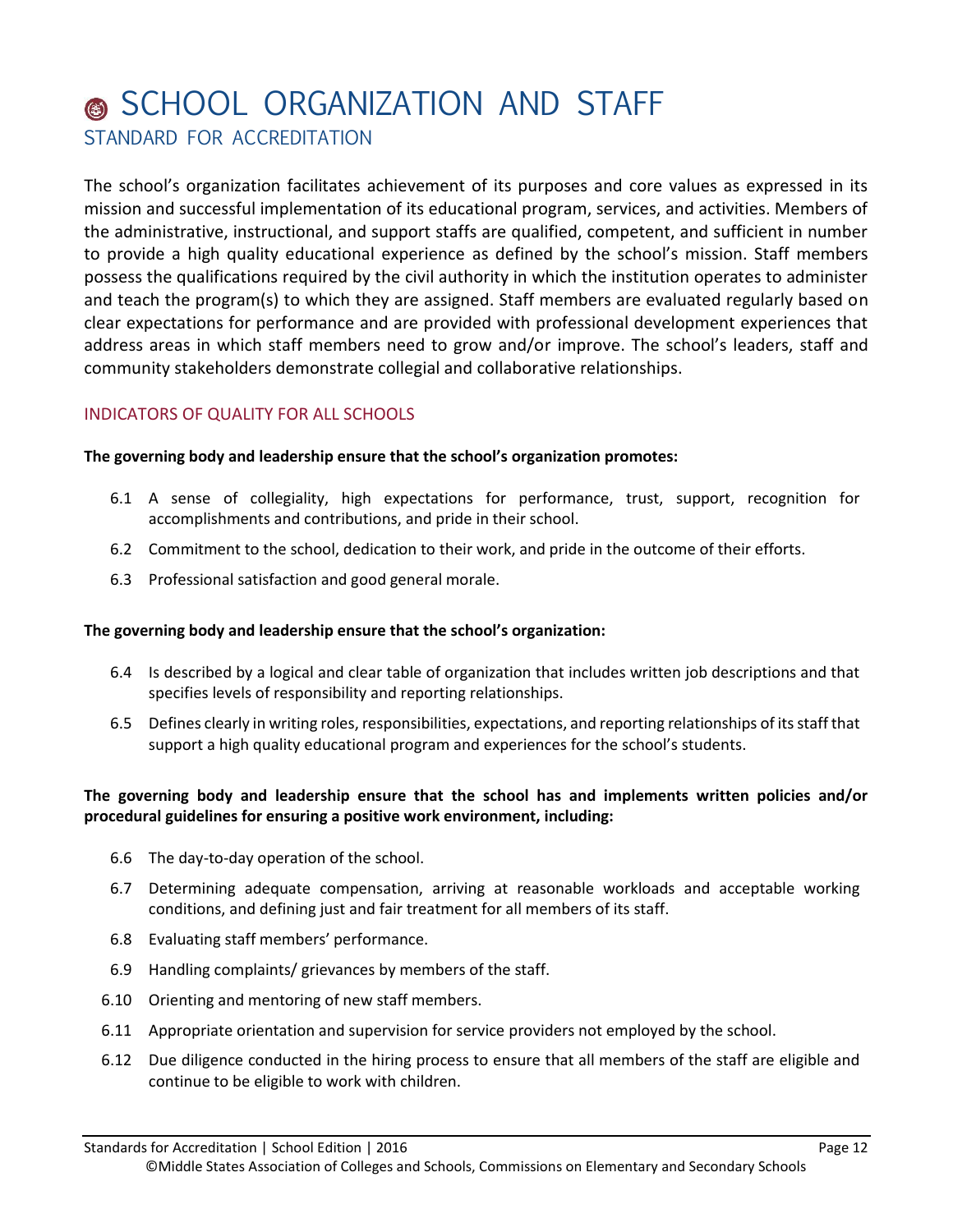- 6.13 Due diligence conducted to ensure that employees of providers of contracted services are eligible and continue to be eligible to work with children.
- 6.14 Due diligence conducted to ensure that volunteers are eligible and continue to be eligible to work with children.

#### **The governing body and leadership ensure that the school's staff:**

- 6.15 Is led by designated and qualified leaders who provide coordination, supervision, support, and direction for the school's educational program, services, and activities.
- 6.16 Has a scheduled program of regular systematic professional training (for staff, contractors, and volunteers) on student safeguarding, child abuse prevention, identification, intervention, and reporting.
- 6.17 Is assigned to work based on the members' education, preparation, experience, expertise, and commitment to the school's success.
- 6.18 Is evaluated regularly based on professional standards and expectations that have been communicated to the staff in advance.
- 6.19 Is evaluated with the knowledge of the staff member and reported to the staff member in writing as well as verbally.
- 6.20 Is provided with an opportunity to discuss performance evaluations with the evaluator(s) and the ability to appeal evaluations to a designated level of leadership above the evaluator(s).
- 6.21 Is provided opportunities to offer input into the content of professional development experiences.
- 6.22 Is encouraged by the leadership to affiliate with professional organizations.
- 6.23 Feels safe in the school.
- 6.24 Enforces the student code of conduct fairly and uniformly.
- 6.25 Demonstrates a commitment to, pride in, and support for the school by participating in its activities, and promoting its mission.

# INDICATORS OF QUALITY FOR SCHOOLS WITH EARLY CHILDHOOD PROGRAMS

#### **The governing body and leadership ensure that the early childhood program:**

- 6.26 Has and implements personnel policies that include an appraisal system and professional development programs that focus explicitly on staff behaviors that are to be encouraged in the classroom such as teacher interactions with children, acknowledgement of age-appropriate development, and developmentally appropriate instructional practices.
- 6.27 Seeks to achieve applicable teacher and/or staff-to-children ratios.

# INDICATORS OF QUALITY FOR SCHOOLS THAT PROVIDE ALL OR PART OF THEIR EDUCATIONAL PROGRAM BY A DISTANCE MODALITY

#### **The governing body and leadership ensure that:**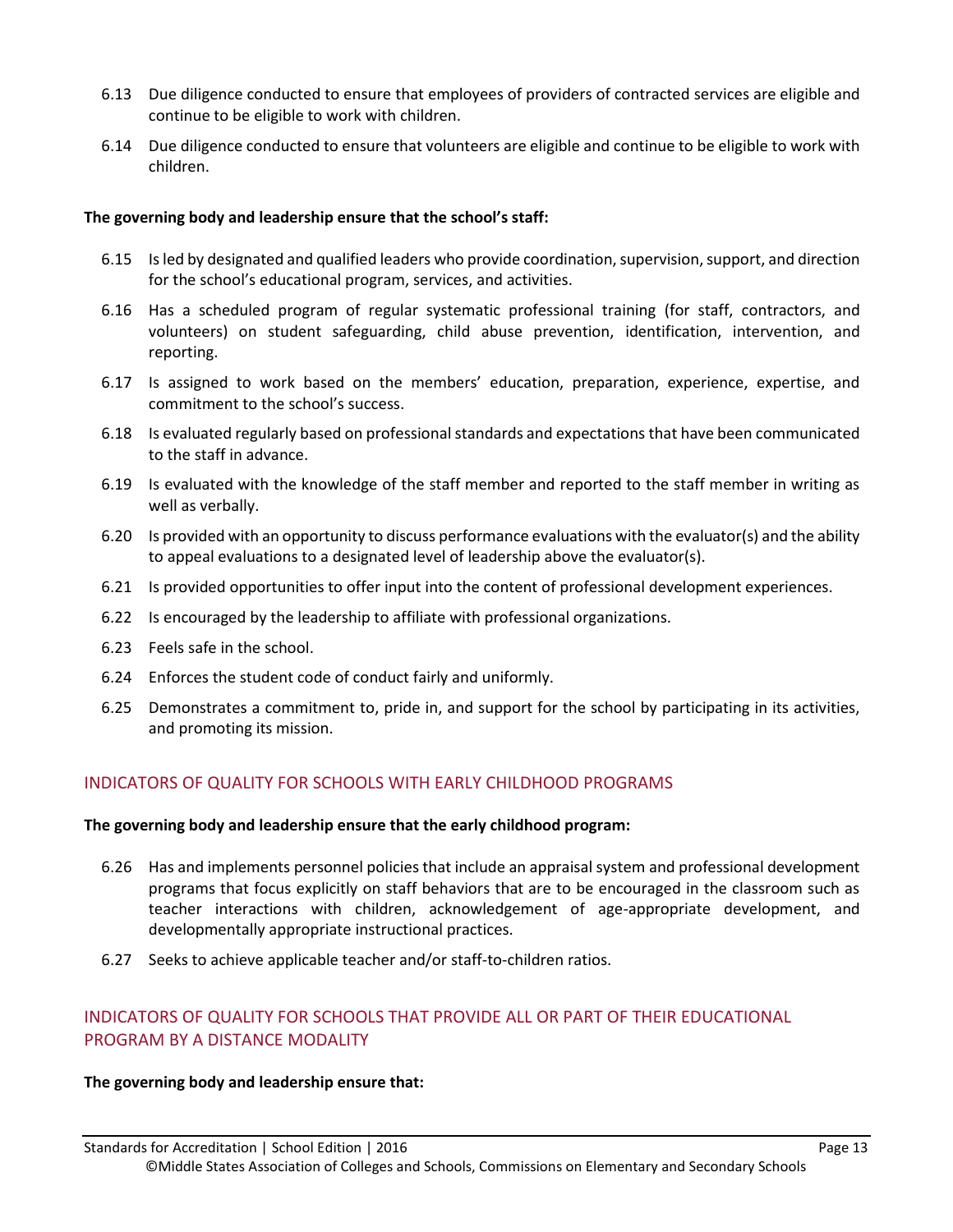6.28 Members of the faculty who deliver the educational program and associated tasks via a distance modality are appropriately qualified and experienced.

#### **The governing body and leadership ensure that the program:**

6.29 Includes developing age-appropriate relationships between students and between students and their teachers.

### INDICATORS OF QUALITY FOR FAITH-BASED SCHOOLS

#### **The governing body and leadership ensure the school:**

6.30 Portrays an identifiable integration of faith, life, and culture.

#### **The governing body and leadership ensure that:**

- 6.31 The school's programs of study, activities, athletics, codes of conduct, and discipline actions reflect the religious values expressed in the school's foundational documents.
- 6.32 Appropriate attention is given in all school programs and activities to values and traditions that demonstrate and reinforce the school's religious nature.
- 6.33 Members of the faculty are provided with opportunities to advance their understanding of the religious beliefs and foundation documents of the school.
- 6.34 Formal and informal opportunities are provided for the spiritual development of the faculty and staff members.
- 6.35 Regular professional development opportunities are provided for the spiritual development of the faculty and staff as spiritual leaders in the school community.
- 6.36 The religious studies program for students is consistent with the mission of the school and the sponsoring institution.
- 6.37 Opportunities for prayer and/or expressions of faith are integrated into the school's curricula and daily activities.

# \*\*\* FOR SCHOOLS LOCATED IN PENNSYLVANIA, PLEASE REFER TO ADDENDUM AT THE END OF STANDARDS FOR ADDITIONAL REQUIRED INDICATORS – 6.38 – 6.41\*\*\*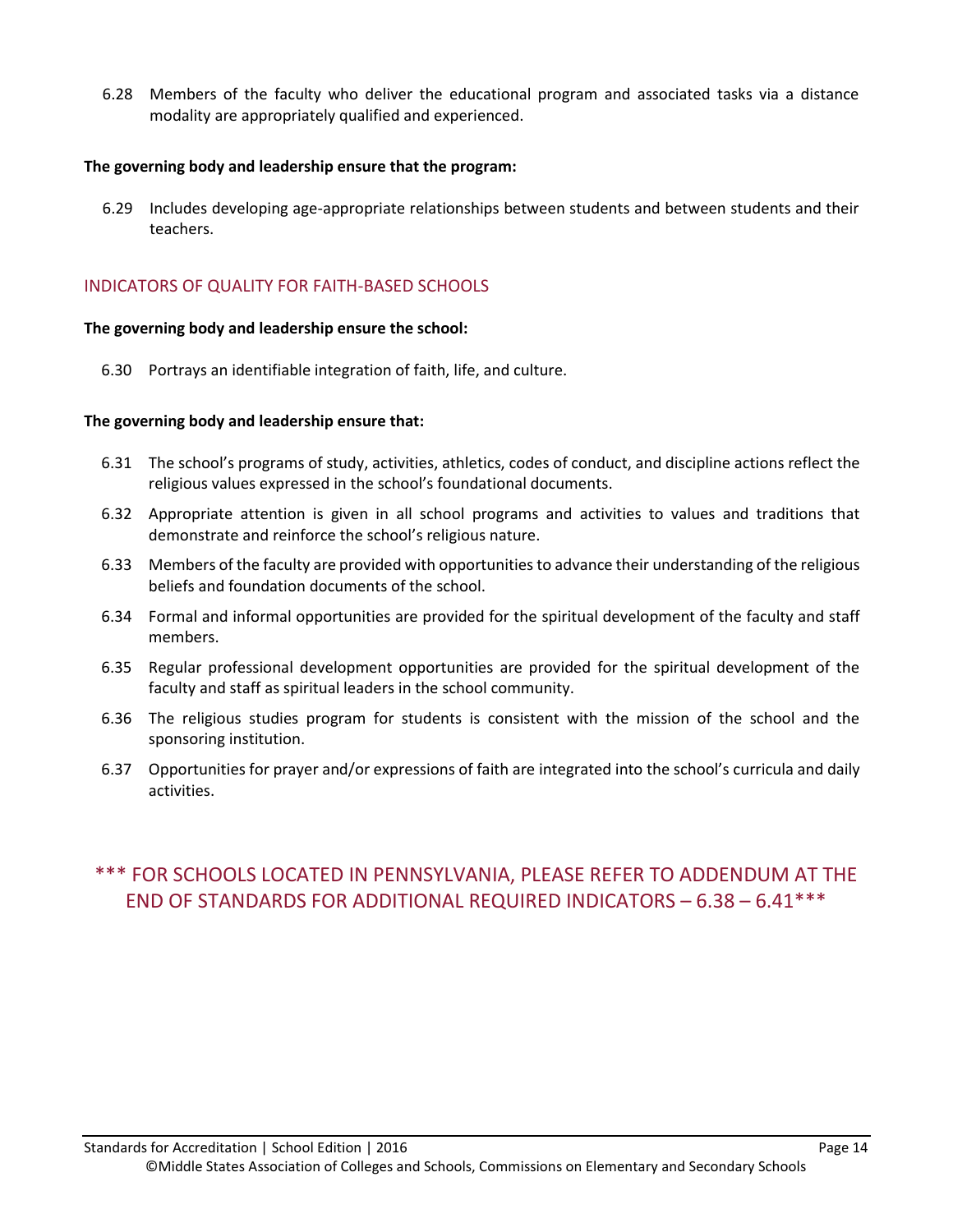# **6** HEALTH AND SAFETY STANDARD FOR ACCREDITATION

The school provides a safe, orderly, and healthy environment for teaching and learning that meets the health and safety requirements of the civil jurisdiction(s) in which the school operates. The school has and implements policies and/or procedural guidelines to ensure the health and safety of students, the staff, and visitors to the school. The school has and implements plans for responding to emergencies and crises.

# INDICATORS OF QUALITY FOR ALL SCHOOLS

#### **The governing body and leadership ensure that the school:**

- 7.1 Regularly reviews and updates its written policies and/or procedural guidelines governing the school's provisions for the health and safety of its students, staff, and visitors.
- 7.2 Regularly reviews and updates its plans for responding to emergencies and crises.
- 7.3 Has and implements written procedures and functional equipment with which to communicate during fire and other emergencies, to summon assistance, and to evacuate the school's facilities.
- 7.4 Conducts drills of its emergency and crisis plans regularly, maintains written records of drills, and based on the outcomes of the drills, assesses the effectiveness of its plans and revises them accordingly.
- 7.5 Provides appropriate and adequate health care and safety for its students during the school day and makes provisions for appropriate health care and safety at school functions that take place away from the school's premises.
- 7.6 Provides appropriate training for all staff members on implementing the school's emergency and crisis plans, including but not limited to handling accidents and illnesses, universal precautions for preventing the spread of infectious diseases, and child abuse prevention and reporting.
- 7.7 Has and implements written policies and/or procedural guidelines to manage the storage and administration of student medications.
- 7.8 Has and implements a system to account for the whereabouts of its students at all times.
- 7.9 Has and implements policies and/or procedural guidelines for maintaining and sharing medical records and health information of students and members of the staff in compliance with applicable laws.
- 7.10 Provides staff with up–to-date and relevant health, wellness, and safety information and practices pertaining to the school's students and staff.
- 7.11 Has effective relationships with community organizations that are able to provide appropriate support, advice, and services related to health, safety, and child protection.
- 7.12 Includes in its educational program and activities opportunities for students to develop knowledge, attitudes, and practices necessary for personal wellness and a healthy lifestyle.
- 7.13 Has an effective system to control access to the school by visitors and other non-school personnel.
- 7.14 Implements policies, procedures and/or programs to promote awareness, prevention, and responsiveness to issues related to the social and emotional well-being of the students and staff.

#### INDICATORS OF QUALITY FOR SCHOOLS WITH BOARDING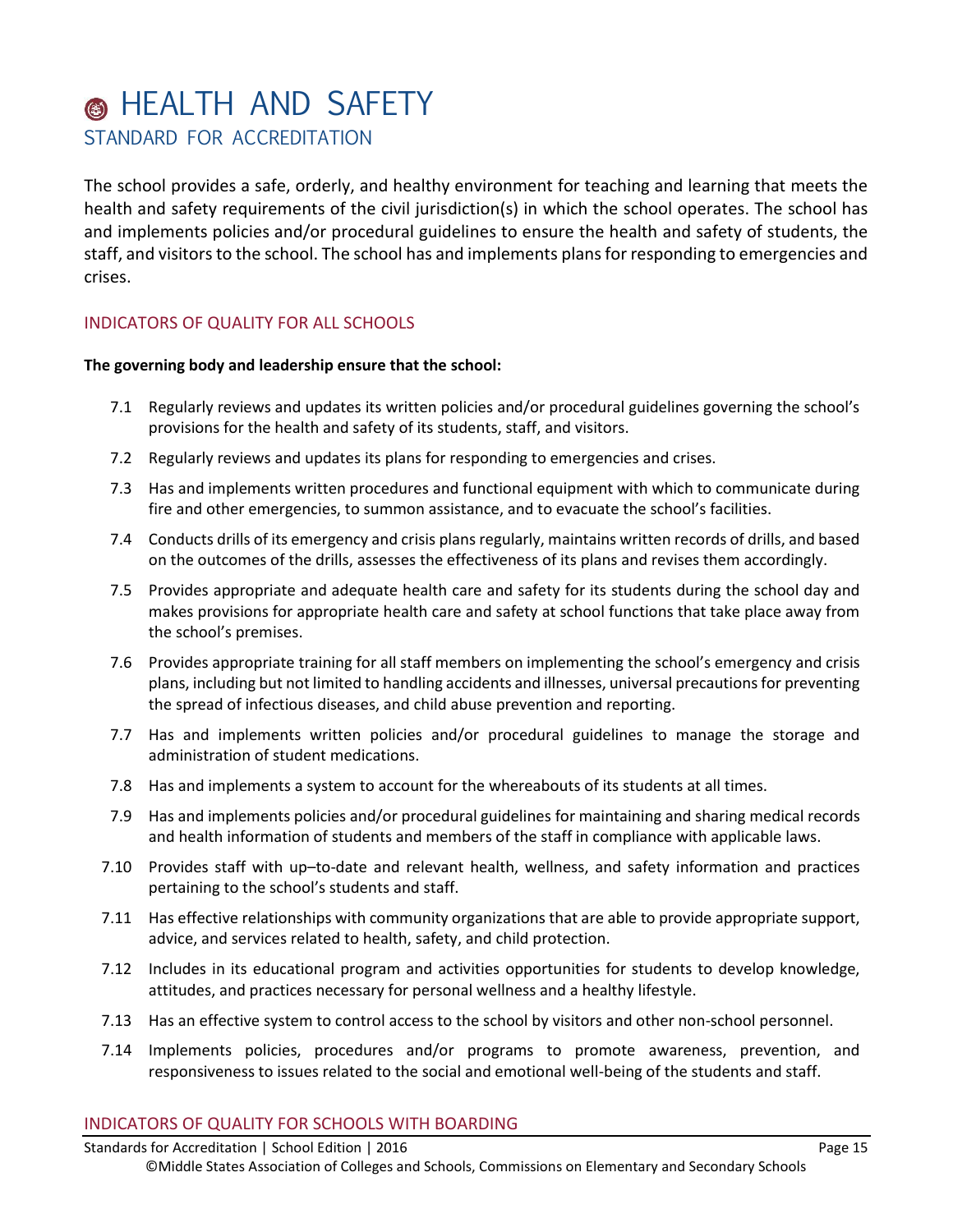#### **The governing body and leadership ensure that the school:**

- 7.15 Provides appropriate and adequate health care and safety for its students and staff in residential boarding, including:
	- 7.15.a. Written procedures and functional equipment with which to communicate during fire and other emergencies, to summon assistance, and to evacuate the dormitories.
	- 7.15.b Conducting drills of its emergency and crisis plans regularly and maintaining written records of drills.
	- 7.15.c. Provision of appropriate health care and safety for students and dormitory staff residing in dormitories at all times.
	- 7.15.d. Provision of appropriate training for all dormitory staff members on implementing the dormitory's emergency and crisis plans, including but not limited to handling accidents and illnesses, universal precautions for preventing the spread of infectious diseases, and child abuse prevention and reporting.
	- 7.15.e. An effective system to control access to the dormitories by visitors and other non-school personnel.

# INDICATORS OF QUALITY FOR SCHOOLS WITH EARLY CHILDHOOD PROGRAMS

- 7.16 Provides care for infants that is consistent with current professional practice, especially with respect to sleeping, bottle-feeding, diapering, sanitation, nurturing, and daily interactions.
- 7.17 Regularly sanitizes surfaces where children eat and sleep and items they can put into their mouths.
- 7.18 Consults regularly with health professionals regarding the health risks of working with young children.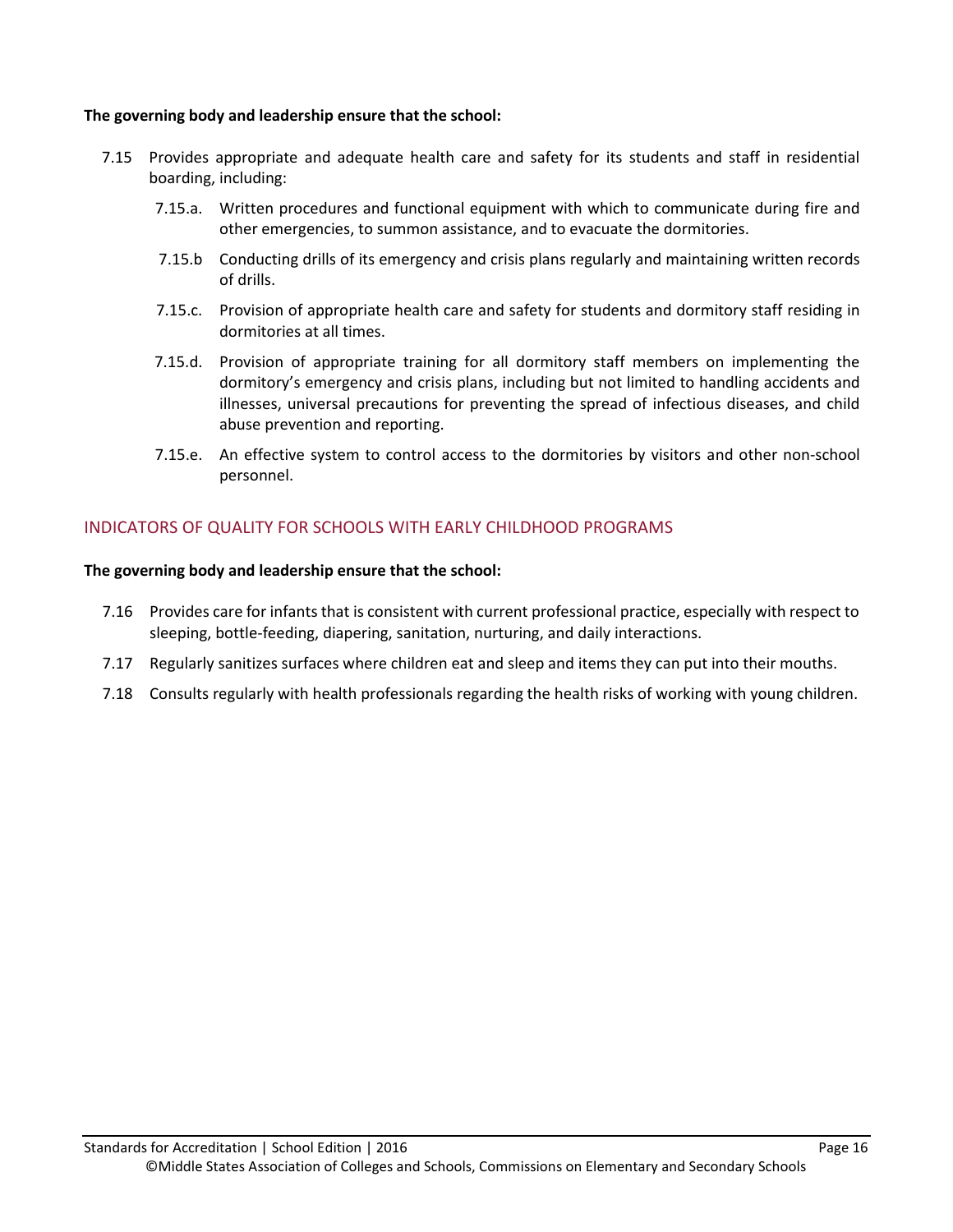# **@ EDUCATIONAL PROGRAM** STANDARD FOR ACCREDITATION

The school's educational program consists of carefully planned and well-executed programs of study that are based on appropriate content and learning standards, and instructional methods and assessments of student learning that reflect current research and proven practices in learning and teaching. The educational program is aligned with the school's mission, approved by the governing body, and sufficiently financed and supported. The educational program is designed so that all students can achieve at the levels desired by the school's community of stakeholders.

# INDICATORS OF QUALITY FOR ALL SCHOOLS

#### **The governing body and leadership ensure that the school:**

- 8.1 Has and implements policies and/or procedural guidelines and criteria for regularly reviewing and revising programs of study/courses, developing new programs of study/courses, and eliminating programs of study/courses that are determined to be no longer effective or that no longer contribute effectively to achieving the school's mission and goals for student learning.
- 8.2 Publishes for all students and their families an overview of the school's educational program and its programs of study and seeks input as appropriate.

#### **The governing body and leadership ensure that the school's educational program includes:**

- 8.3 Programs of study that consist of a scope and sequence, knowledge and skills to be learned, expectations for the levels of student learning and performance, instructional methods, and assessment methods.
- 8.4 Instruction in the subject areas of language arts and literature (including early language development and literacy skills, speaking, writing, and listening communication skills), mathematics, the sciences, social sciences, world languages, visual and performing arts, health, and physical education.
- 8.5 Instruction in appropriate and effective uses of information technology for learning and teaching and provides opportunities for application of knowledge and skills learned.
- 8.6 Experiences that promote students' critical thinking, reasoning, problem-solving skills, study skills, and the transfer of learning to other curricular areas and real-life issues.
- 8.7 Opportunities for students to develop social skills, such as self-control and a sense of individual and group responsibility in interactions with adults and peers.
- 8.8 Opportunities that promote global awareness and understanding of diverse cultures and lifestyles.

#### **The governing body and leadership ensure that the school's educational program:**

- 8.9 Is delivered using documented curriculum guides that are current, functional, available to and used by teachers, and that reflect current research and proven practices.
- 8.10 Defines expected outcomes for student learning and performance in terms of knowledge, understandings, attitudes, skills, and habits to be demonstrated.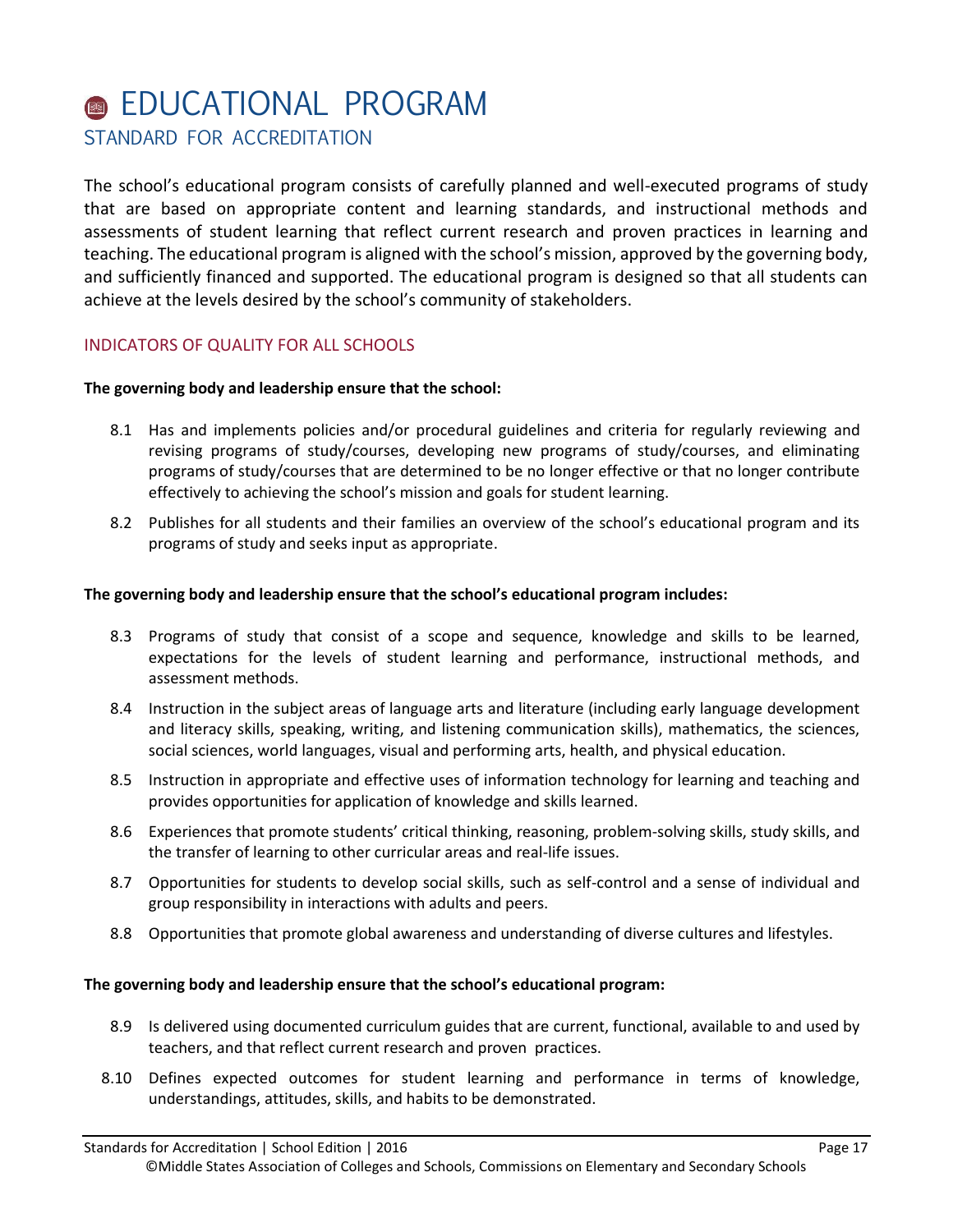- 8.11 Expresses expected student learning outcomes in terms that can be understood by the students.
- 8.12 Is delivered in a variety of learning settings (e.g., individual, small group, large group).
- 8.13 Considers the ages, cultures, and varying levels of ability of students when setting levels of expected student learning and performance and ensures students are prepared for a successful transition to the next educational level.
- 8.14 Is articulated both horizontally and vertically and coordinated among all levels of the school.

# INDICATORS OF QUALITY FOR SCHOOLS WITH EARLY CHILDHOOD PROGRAMS

#### **The governing body and leadership ensure that the school's early childhood educational program:**

- 8.15 Considers as part of its educational program, everything that happens during the day, including while children play and explore, eat, interact, toilet, take walks or field trips, engage in planned experiences, and are involved in transitions such as arrival, clean-up, and departure.
- 8.16 Supports language development.
- 8.17 Provides a balance of opportunities for mastery and challenge.
- 8.18 Includes activities that are designed to prompt exploration, support growing independence, and minimize disruptions/distractions.
- 8.19 Includes age- and content-appropriate interest activities in all classrooms.
- 8.20 Treats all spaces in the school in which students may be present as part of the learning environment.
- 8.21 Supports positive interactions between peers that are developmentally appropriate.

#### **The governing body and leadership ensure that the school's early childhood educational program provides:**

- 8.22 An integrated approach to children's social, emotional, physical, cognitive, and language development.
- 8.23 A good balance of child-initiated and teacher-initiated activities in the daily plan.
- 8.24 Individualized instruction for infants and young toddlers primarily and, as appropriate, activities in small groups.
- 8.25 A balance of quiet and active times and flexibly incorporates learners' natural routines into the rhythm of the day.
- 8.26 Daily indoor and outdoor play with a balance between large-muscle and small-muscle as well as organized and unstructured experiences.
- 8.27 Development of early language and literacy skills through interactive activities, such as: conversation, storytelling, singing, poetry, finger plays, games, puppets, pretend play, shared reading of picture books, and other meaningful learning experiences.
- 8.28 Opportunities for increasing independence in use of materials and equipment and in self-care.
- 8.29 Structured and unstructured opportunities for children's active involvement with people and materials.
- 8.30 Spontaneous learning and activities that build on children's repertoires and curiosity.
- 8.31 Learning areas designed for individual and group exploration and growth that support challenge and consolidation in the relevant domains of development.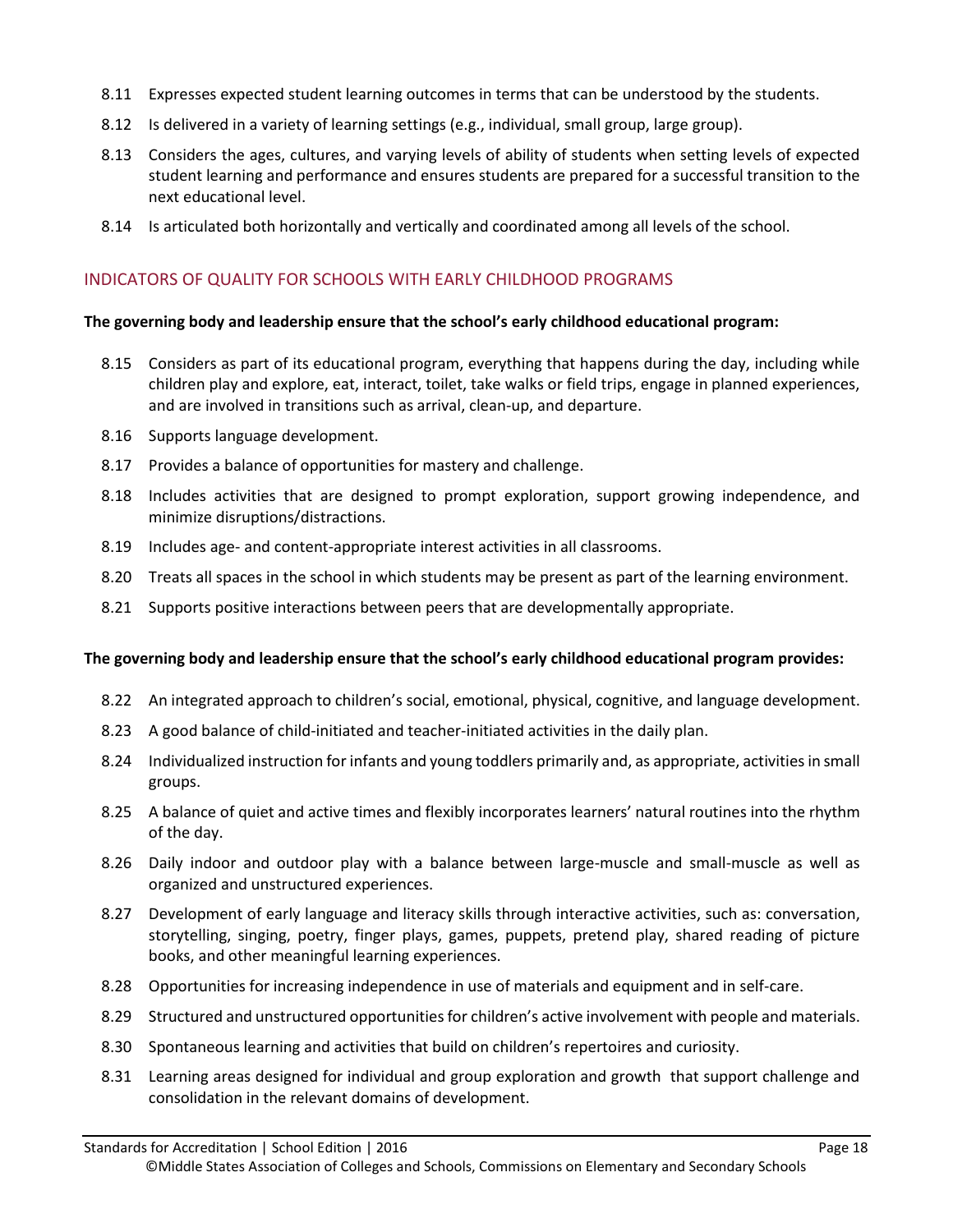- 8.32 Materials for gross and fine motor activities.
- 8.33 Developmentally appropriate learning resources for outdoor activities.
- 8.34 Daily opportunities for creative expression.
- 8.35 A variety of books that are accessible to all age groups every day.

#### INDICATORS IF QUALITY FOR SCHOOLS WITH ELEMENTARY SCHOOL PROGRAMS

#### **The governing body and leadership ensure that the school's elementary-level educational program:**

- 8.36 Places emphasis on the development of cognitive, psychomotor, and affective skills, plus the knowledge and competencies that establish the basis for greater understanding.
- 8.37 Provides an integrated approach to children's social, emotional, physical, cognitive, and language development.
- 8.38 Provides individualized instruction and, as appropriate, activities in small groups.
- 8.39 Provides daily indoor and outdoor play with a balance between large-muscle and small-muscle as well as organized and unstructured experiences.
- 8.40 Provides experiences that prepare students for successful transition to middle and secondary school settings.

#### INDICATORS OF QUALITY FOR SCHOOLS WITH MIDDLE SCHOOL PROGRAMS

#### **The governing body and leadership ensure that the school's middle-level educational program:**

- 8.41 Provides activities and experiences that assist early adolescents in identifying their aptitudes and interests.
- 8.42 Provides experiences that prepare students for successful transition to the secondary school setting.

# INDICATORS OF QUALITY FOR SCHOOLS WITH SECONDARY SCHOOL PROGRAMS

#### **The governing body and leadership ensure that the school's secondary-level educational program provides:**

- 8.43 Students with the knowledge, skills, and habits of mind required for college and career readiness.
- 8.44 Experiences that prepare students for successful transition to postsecondary education and/or the world of work.
- 8.45 Students with opportunities to apply the knowledge, skills, and habits they have learned to real-life issues and problems.

# INDICATORS OF QUALITY FOR SCHOOLS THAT DELIVER ALL OR PART OF THEIR EDUCATIONAL PROGRAM BY A DISTANCE MODALITY

#### **The governing body and leadership ensure that the school's educational program:**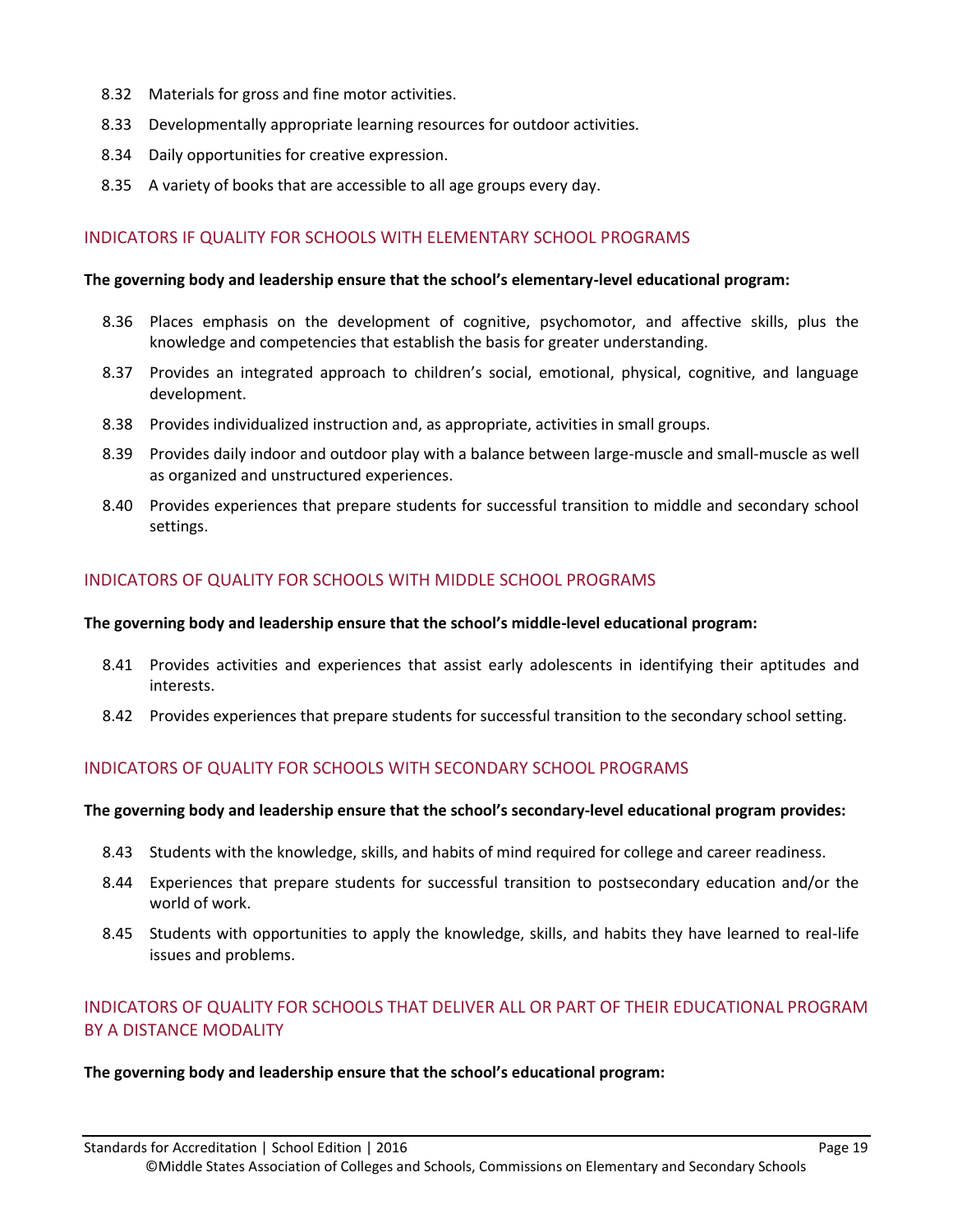- 8.46 Facilitates student interaction (synchronous and asynchronous) with teachers and other students through a variety of means as an essential characteristic of the educational program.
- 8.47 Informs students and their families (if appropriate) about any aspects of the educational program that are created or delivered by an organization other than the school.
- 8.48 Sets the expectations for student learning and performance that are achievable through a distance modality.
- 8.49 Uses textbooks and/or other learning and instructional materials that are developed by authors qualified in distance education techniques.
- 8.50 Includes instruction in the skills students need to use the distance modality effectively and efficiently.
- 8.51 Provides opportunities for students to develop social skills for relating to and working with other students and adults.

# INDICATORS OF QUALITY FOR FAITH-BASED SCHOOLS

#### **The governing body and leadership ensure that the school's educational program:**

- 8.52 Reflects appropriately the religious nature of the school.
- 8.53 Integrates religious teachings into all areas of the educational program.
- 8.54 Includes teachings that are grounded in the beliefs, values, and traditions of the sponsoring faithcommunity.
- 8.55 Defines clearly the objectives for faith development and community service programs for students that reflect the mission of the school.
- 8.56 Makes religious education for students a priority in scheduling, budgeting, and planning.
- 8.57 Is a central concern of all of the school's leaders, faculty members, and staff.
- 8.58 Is age and developmentally appropriate.
- 8.59 Includes health education that is consistent with the religious beliefs and values of the sponsoring faithcommunity.
- 8.60 Includes opportunities for students to apply their learning beyond the classroom (e.g., community service projects, internships, job shadowing).
- 8.61 Provides regular faith-based experiences that foster the religious formation of the students.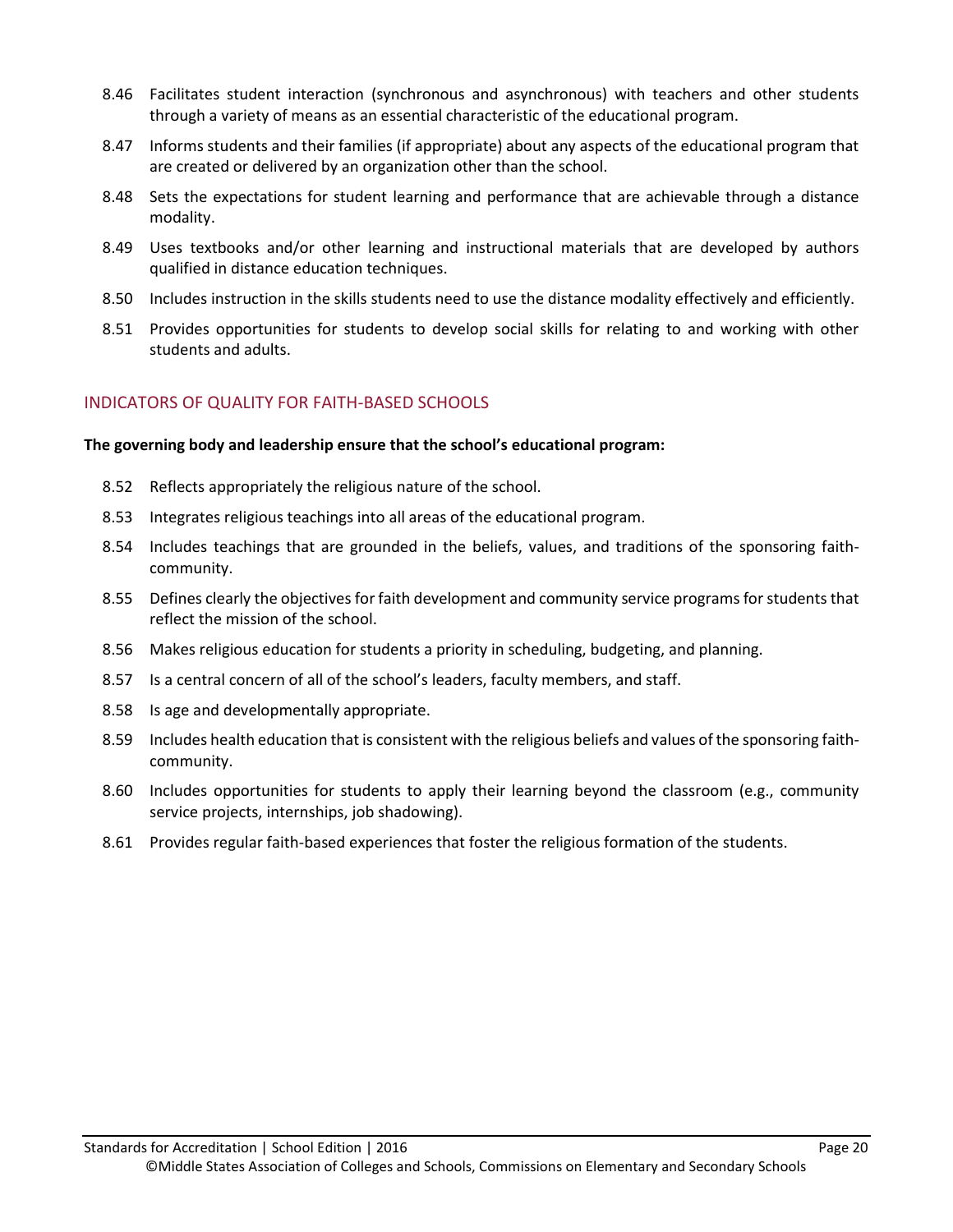# **ASSESSMENT AND EVIDENCE OF STUDENT LEARNING** STANDARD FOR ACCREDITATION

The school has a program for assessing student learning and performance that is consistent with the school's mission. The program is based on current research and proven practices and is aligned with the school's educational and instructional programs. The assessment program systematically collects and rigorously analyzes quantifiable and observable evidence of student learning and performance and growth using multiple, valid, and reliable assessments that are respected by the school's community of stakeholders. The school expects all students to learn and demonstrate the knowledge, skills, and habits of mind required in the educational program. Students are learning and performing at the levels expected, or the school has and is implementing a plan to raise learning and performance to the expected levels.

# INDICATORS OF QUALITY FOR ALL SCHOOLS

#### **The governing body and leadership ensure that the school:**

- 9.1 Has and implements written policies or procedural guidelines that govern the program for assessing student learning and performance.
- 9.2 Reports the results of its assessment of students' learning and performance regularly, accurately, and clearly to the school's community of stakeholders.
- 9.3 Has leadership and a staff that are committed to, participate, and share in accountability for student learning and performance.

# **The governing body and leadership ensure that the staff analyzes the results of assessing student learning with appropriate frequency and rigor by:**

- 9.4 Evaluating the effectiveness of the school's curricula, instructional methods, professional development program, and student services.
- 9.5 Monitoring learning by individual students as well as cohorts of students as they move through the school.
- 9.6 Making appropriate comparisons regarding the learning of its students and that of comparable local, state, and/or national groups of students.

- 9.7 Maintains appropriate records of students' learning and performance.
- 9.8 Uses generally accepted standards for the control, use of, and access to records of student learning and performance that meet the requirements of laws governing confidentiality of student records.
- 9.9 Communicates its assessment policies and program to the school's community of stakeholders.
- 9.10 Communicates regularly with families regarding students' progress in learning.
- 9.11 Collaborates with families to develop, if necessary, appropriate strategies to assist the students to learn and perform at the expected levels.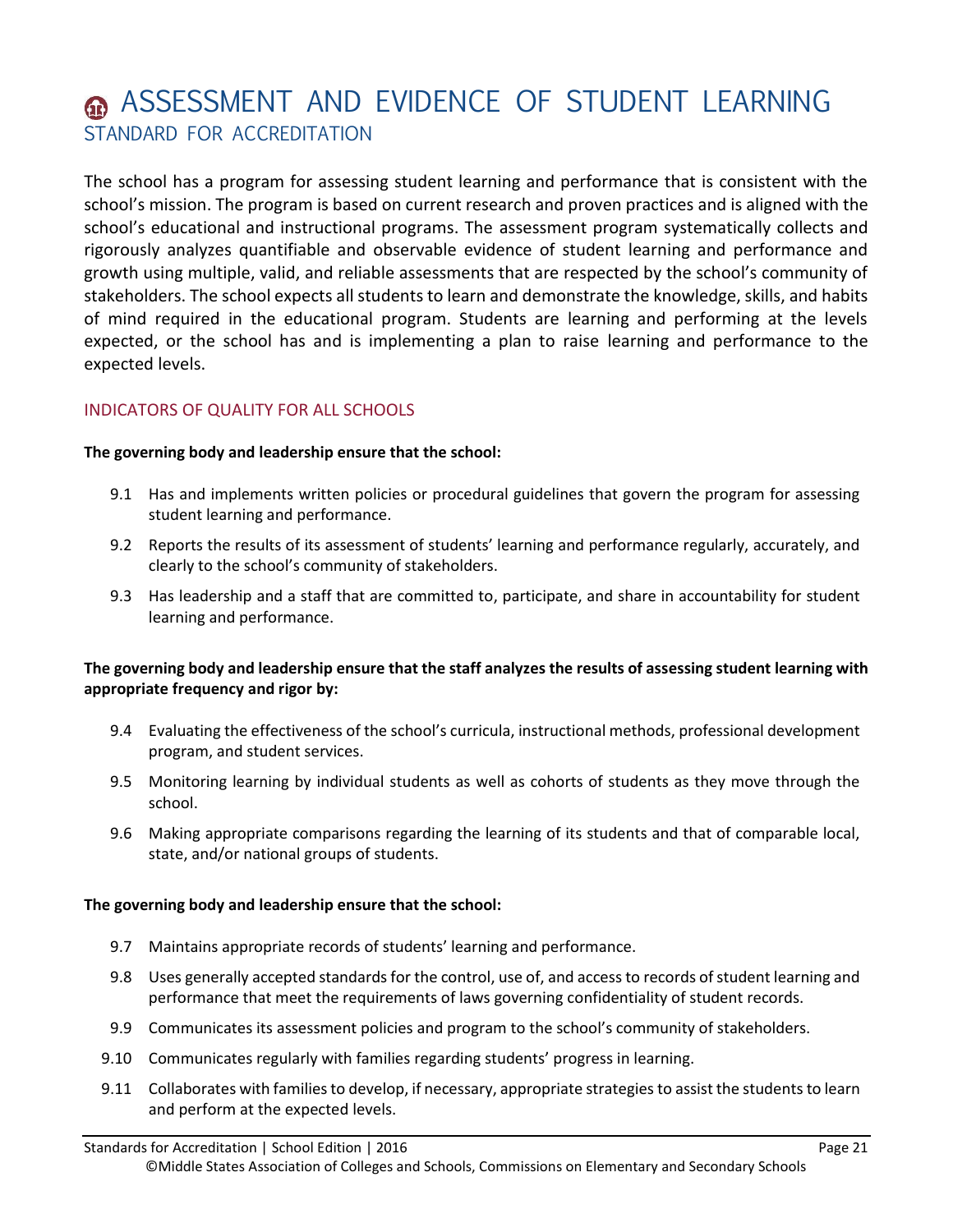#### **The governing body and leadership ensure that the school uses assessments to measure student learning that:**

- 9.12 Are based on current and reliable research on child development and growth.
- 9.13 Provide data that can inform decisions regarding allocating resources for the components of the school's educational program.
- 9.14 Can be used for making recommendations to families whose children may benefit from further assessment/evaluation.
- 9.15 Enable students to monitor their own learning progress and teachers to adapt their instruction to students' learning styles.
- 9.16 Reflect understanding of different styles of learning.
- 9.17 Enable the staff to identify students that might have special needs for learning and performing at the expected levels as early as possible.
- 9.18 Are augmented by information and insights about students' learning and performance from students' families.

# INDICATOR FOR QUALITY FOR SCHOOLS WITH EARLY CHILDHOOD PROGRAMS

#### **The governing body and leadership ensure that:**

- 9.19 Children are observed by teachers on a daily basis using a systematic and objective process for formal and informal observation and documentation.
- 9.20 Assessments used to measure student learning and development are aligned with age-appropriate early childhood standards for learning.

# INDICATORS OF QUALITY FOR SCHOOLS THAT DELIVER ALL OR PART OF THEIR EDUCATIONAL PROGRAM BY A DISTANCE MODALITY

#### **The governing body and leadership ensure that the school:**

- 9.21 Has and implements written policies and/or procedural guidelines that ensure students fulfill program requirements personally and with appropriate assistance.
- 9.22 Has and implements written policies and/or procedural guidelines to ensure the identity of the students when assessing learning and performance electronically or by means other than in a location in which the student is in the presence and under the direct supervision of a staff member.
- 9.23 Requires that members of the staff who evaluate student assignments are qualified in the fields they are evaluating.
- 9.24 Uses data on student learning and performance and completion rates to evaluate and revise, as needed, curriculums, instructional methods, and educational services.

# INDICATOR OF QUALITY FOR FAITH-BASED SCHOOLS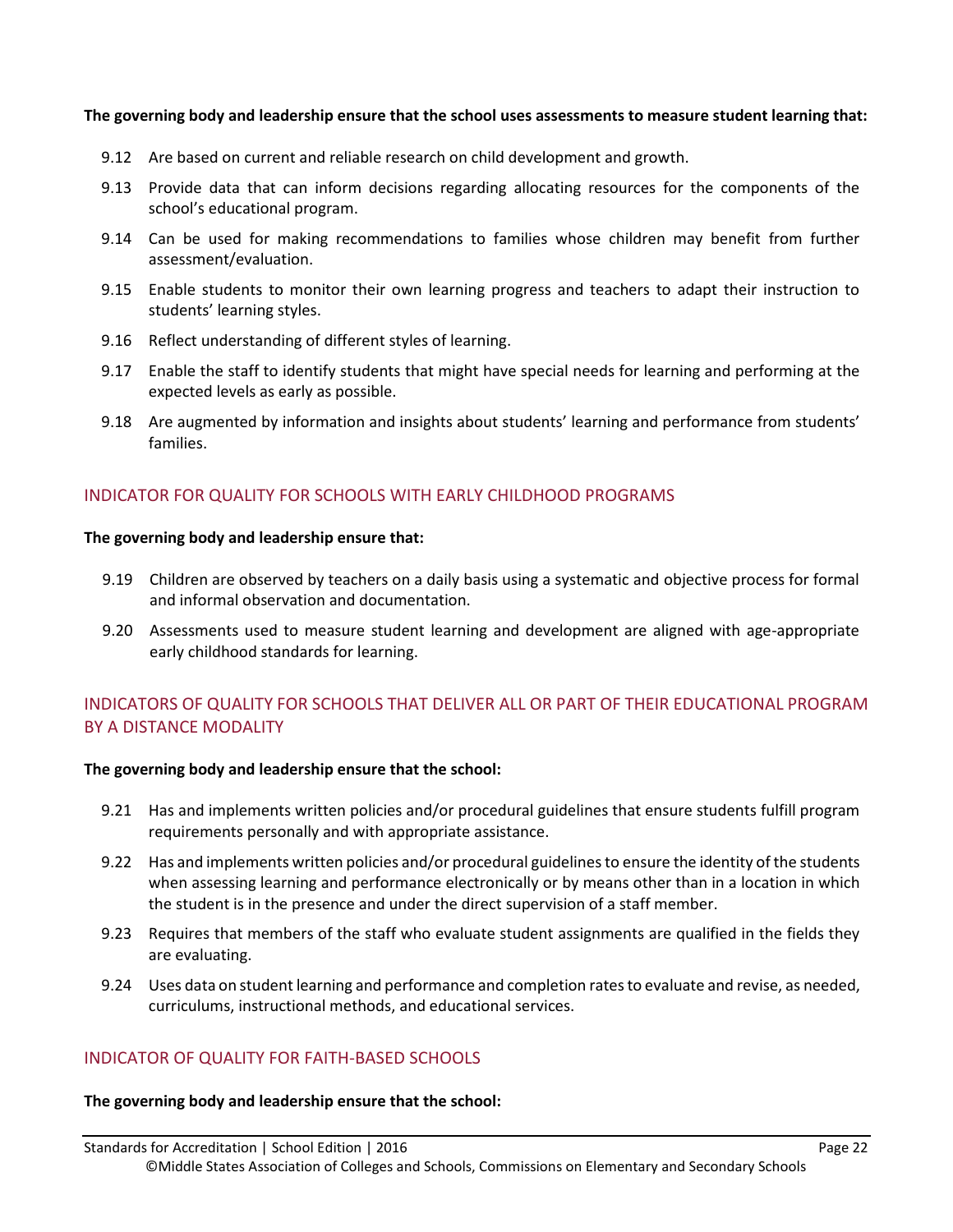9.25 Includes in its assessments of students' learning and performance knowledge and application of the school's religious beliefs and values.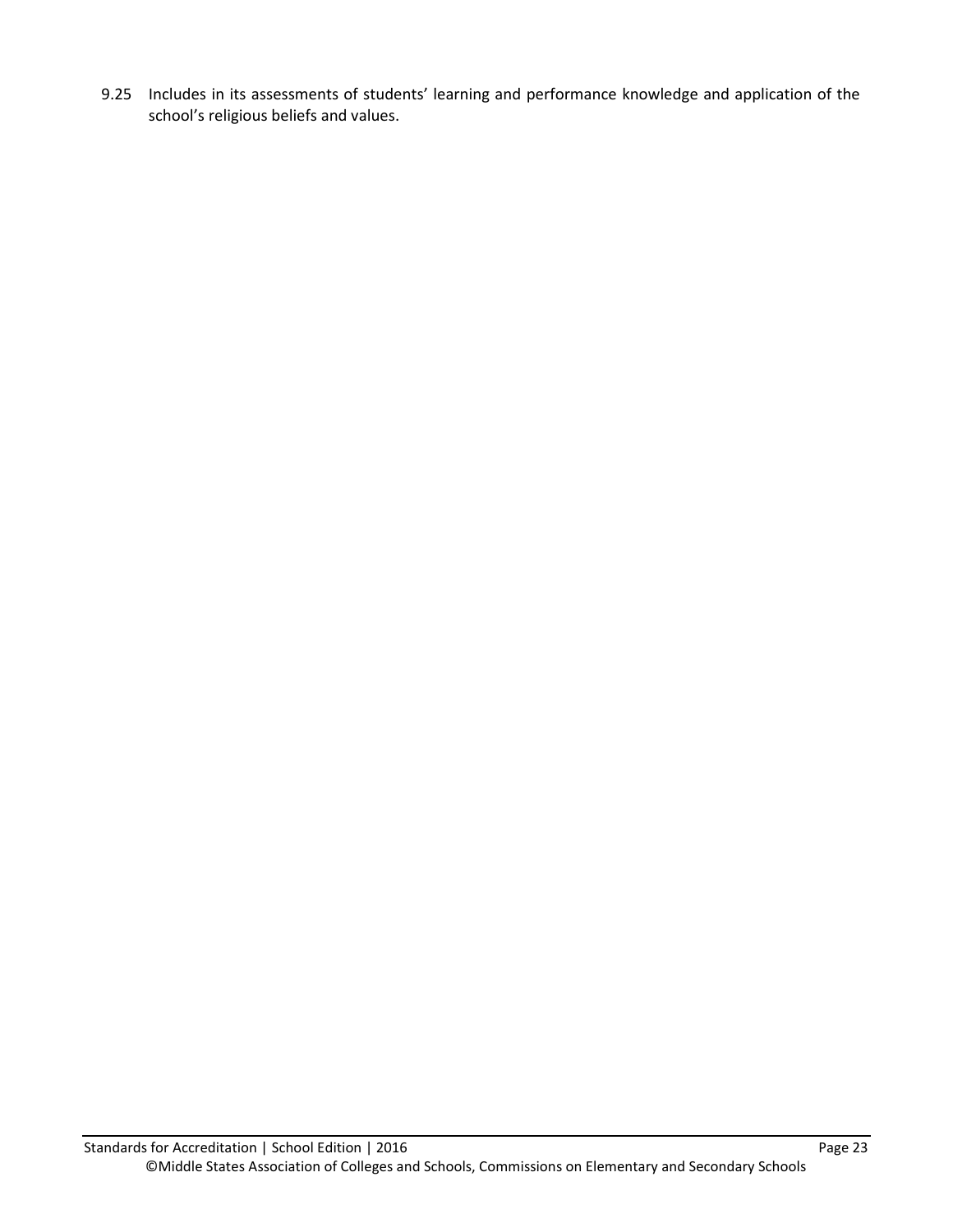# **STUDENT SERVICES** STANDARD FOR ACCREDITATION

The school provides student services that are effective, appropriate, and that support student learning and achieving the school's mission. The services are well-planned and well-delivered, and they are an integral part of and contribute to the school's educational program. Services are delivered by qualified personnel, sufficiently financed, and evaluated periodically for their effectiveness. Services comply with any requirements of the civil authorities of the jurisdiction(s) in which the school is located.

# INDICATORS OF QUALITY FOR ALL SCHOOLS

#### **The governing body and leadership ensure the school provides student services that:**

- 10.1 Address developing students' academic and social skills, personal attributes, and career awareness and planning skills.
- 10.2 Are the shared responsibility of the school's counselors, leadership, teachers, and other staff members.
- 10.3 Address students' emotional and social needs as well as academic needs.
- 10.4 Use the results of assessing student learning to identify the need to provide additional services or revise/eliminate current services.
- 10.5 Extend into and support services provided by community agencies.
- 10.6 Are documented by maintaining appropriate records, including student data that are current, comprehensive, and readily available for use by the staff.
- 10.7 Use the results of follow-up studies of graduates and other former students to help determine the effectiveness of the school's educational program and student services.
- 10.8 Include an orientation program for new students and their families to share the school's mission, educational program, services, policies, and expectations.
- 10.9 Make available to students' families information about child development and learning.

#### **Transportation Services—The governing body and leadership ensure that the school:**

- 10.10 Has and implements written policies or procedural guidelines to ensure the safety of students when being transported to and from school and school events by means provided by the school.
- 10.11 Requires that all transportation personnel of the school or those contracted by the school are appropriately trained.
- 10.12 Is in compliance with the safety requirements of all appropriate civil authorities in which the school is located for transportation services provided or contracted by the school.
- 10.13 Has and implements procedures for the safe arrival and departure of students from the school.

#### **Food Services—The governing body and leadership ensure that:**

10.14 Student dining areas are functional and hygienic.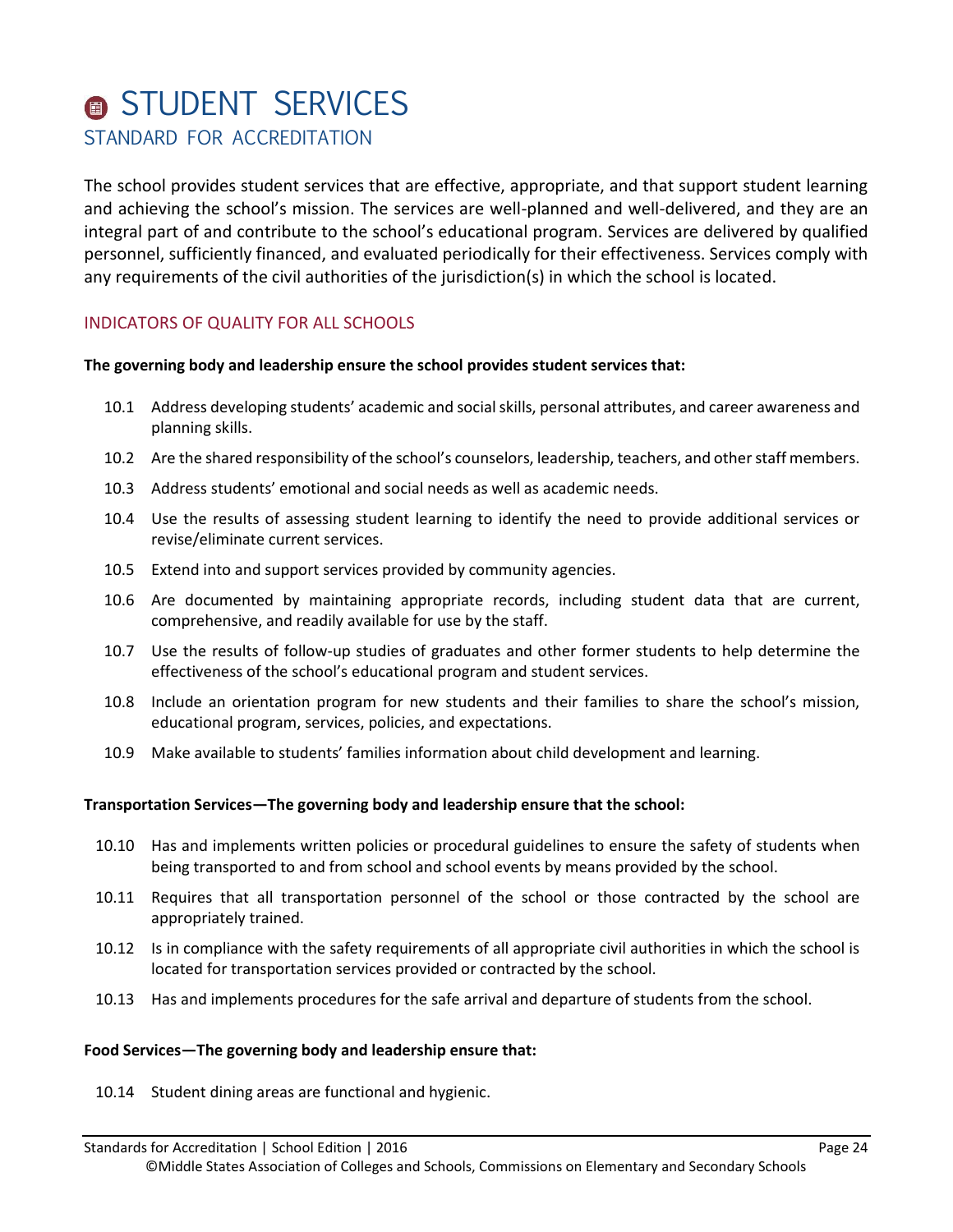- 10.15 Meals provided by the school meet generally accepted nutritional standards.
- 10.16 Information about nutritional values of the foods is available to students and their families.
- 10.17 Appropriate training is provided to food services providers.
- 10.18 Food services personnel meet the health requirements of all civil authorities of the jurisdictions in which the school is located.
- 10.19 Food service facilities are inspected regularly and meet the health and safety requirements of all of the jurisdictions in which the school is located.

#### **Services for Students with Special Needs—The governing body and leadership ensure that the school:**

- 10.20 Has and implements written policies or procedural guidelines to identify and address the education of students with special needs.
- 10.21 Provides or refers families to appropriate related services and/or accommodations to meet students' special needs.
- 10.22 If applicable, is in compliance with all requirements of the jurisdictions in which the school is located related to students with special needs.

# **Admissions and Placement—The governing body and leadership ensure that the school has and implements written policies or procedural guidelines governing:**

- 10.23 Admission to the school.
- 10.24 Placement of students in the appropriate components of the educational program and at the appropriate levels.

# **The governing body and leadership ensure that the school:**

- 10.25 Informs applicants for enrollment and their families of the mission of the school, the nature and extent of the educational program and services available, tuition and fees (if applicable), school policies, and expectations for satisfactory student performance.
- 10.26 Employs only marketing materials, statements, and representations related to the school's educational programs, services, activities, and resources that are clear, accurate, current, and non-discriminatory.

# INDICATORS OF QUALITY FOR SCHOOLS THAT DELIVER ALL OR PART OF THEIR EDUCATIONAL PROGRAM BY A DISTANCE MODALITY

- 10.27 Advises prospective students and their parents/guardians prior to admission about the self-motivation and commitment needed for successful learning by the distance modality and the technical competence required to participate and learn in the educational program.
- 10.28 Provides support in student use of distance modalities at the levels expected.
- 10.29 Actively encourages students to start, continue, and finish their programs of study within the time prescribed.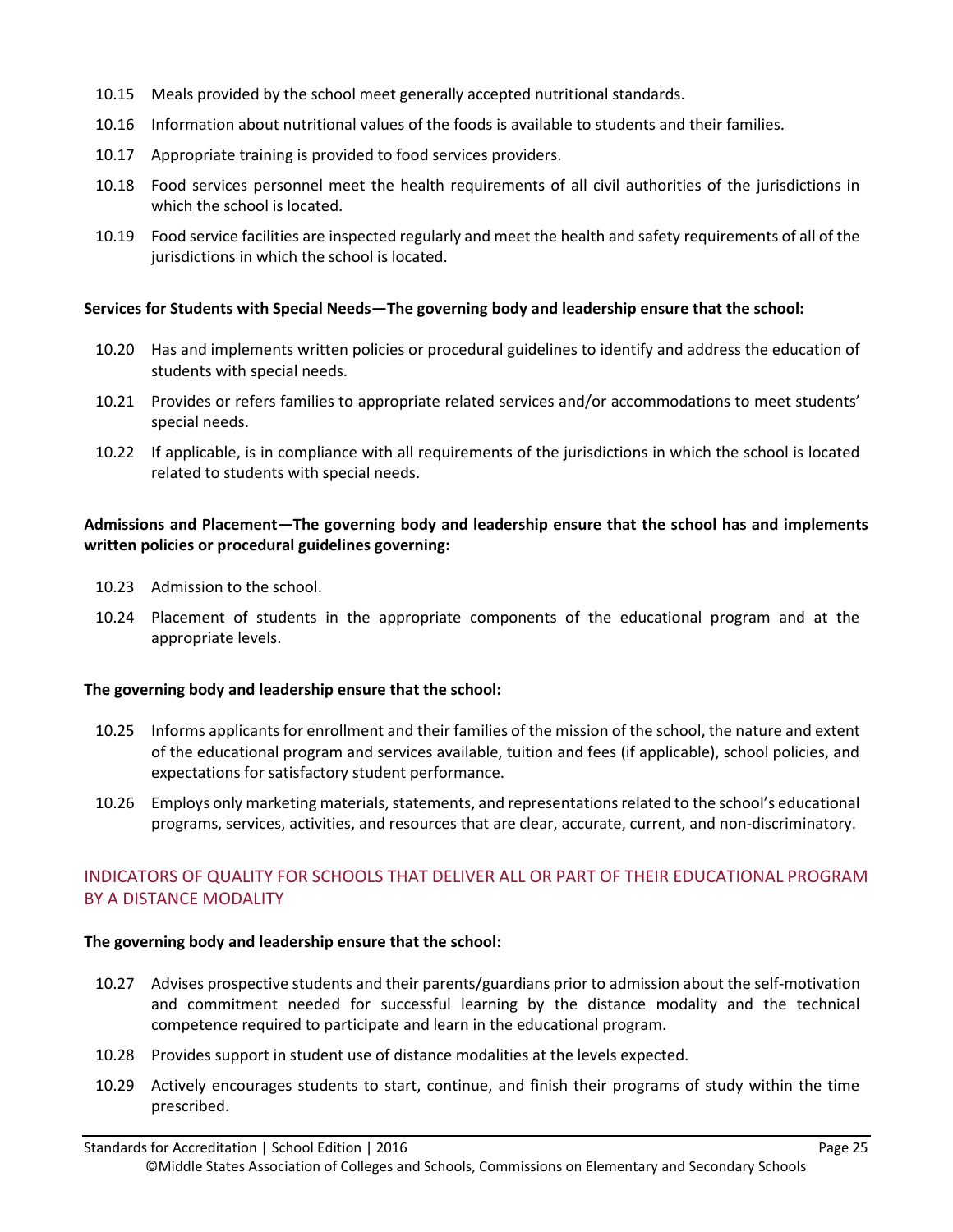10.30 Has and implements written policies or procedural guidelines to evaluate students' previous academic work and to provide fair and consistent awarding of credit for previous studies or work experience.

# INDICATORS OF QUALITY FOR FAITH-BASED SCHOOLS

- 10.31 Provides student services that reflect the school's religious identity and mission.
- 10.32 Provide student services that are aligned with the school's mission, enrich the academic program, and support the development of student and family life.
- 10.33 Provides student services that are delivered cooperatively by counseling and campus ministry personnel.
- 10.34 Has and implements written admissions and placement policies or procedural guidelines that are consistent with the school's religious values and traditions.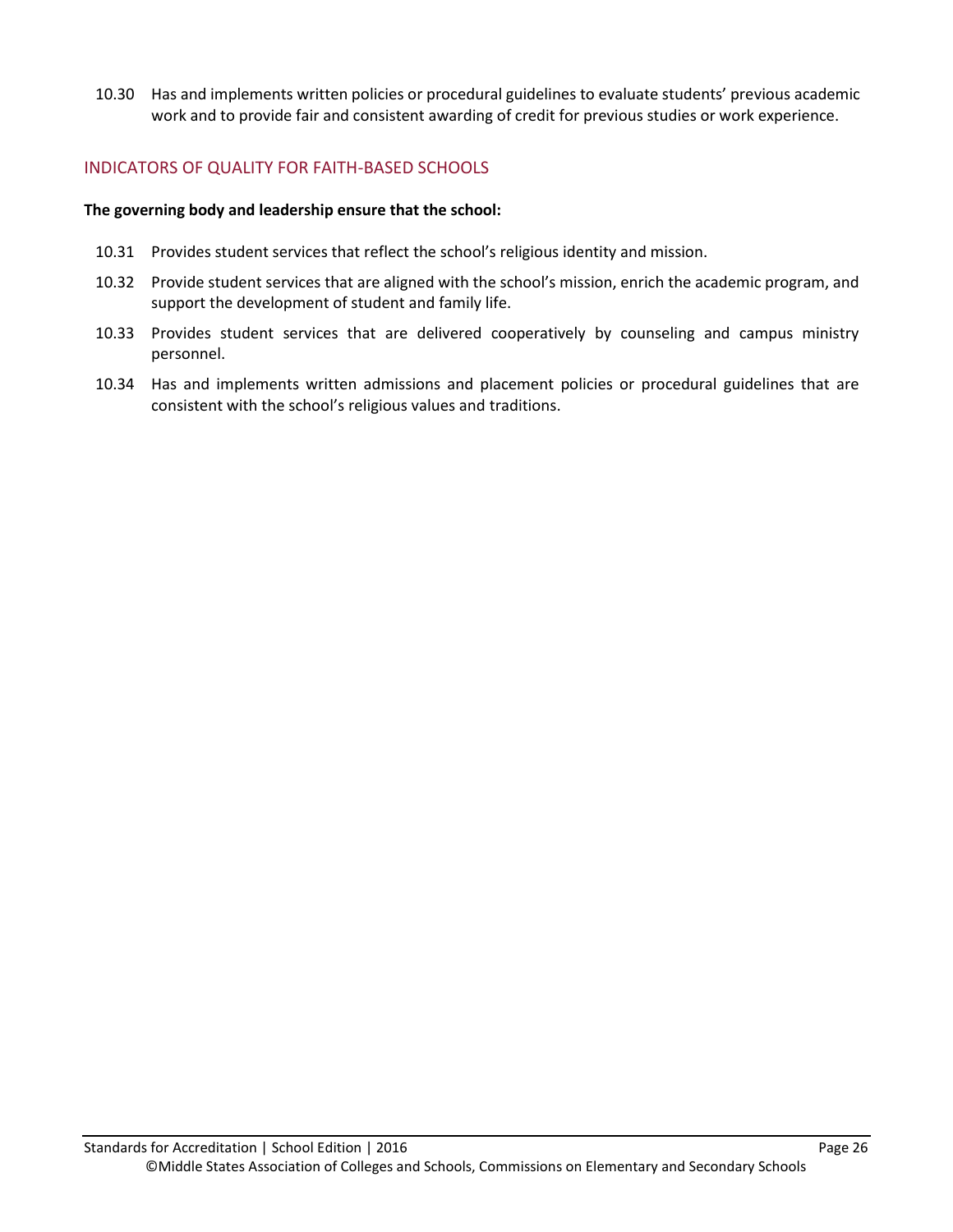# STUDENT LIFE AND STUDENT ACTIVITIES STANDARD FOR ACCREDITATION

The school provides non-discriminatory student experiences. A balance of academic, social, co- or extracurricular and service experiences are maintained. Student experiences are designed to foster intellectual, cultural, and social growth and physical health and wellness. Experiences provide opportunities for student leadership and social interaction, encourage development of student interests, and, when appropriate, family involvement. Experiences are adequately financed, periodically reviewed for their effectiveness, and appropriate for the school's mission.

# INDICATORS OF QUALITY FOR ALL SCHOOLS

#### **The governing body and leadership ensure that:**

- 11.1 All students are offered opportunities through student experiences to build their skills in handling responsibility, taking initiative, leadership, cooperation, and self-direction.
- 11.2 The school provides non-discriminatory student experiences that are age- and developmentally appropriate and that supplement and enhance the school's educational program.
- 11.3 Activities are varied, developmentally appropriate, and enhance the educational program.
- 11.4 Students, the staff, families, and the community are provided with appropriate opportunities to offer input regarding the school's student activities.
- 11.5 Staff members, parents, and other volunteers who lead student activities are approved by the school's leadership, suitably qualified, and provide appropriate supervision to students.
- 11.6 The school recognizes student accomplishments, contributions, and responsibilities in meaningful ways.
- 11.7 Interactions among the students, staff, and volunteers are characterized by respect, fairness, and understanding.
- 11.8 Students and staff understand and abide by the school's Code of Conduct.
- 11.9 An understanding and acceptance of the high expectations the school holds for learning and citizenship.
- 11.10 Students and staff have a sense of being trusted, supported, and recognized for their accomplishments and contributions.
- 11.11 Staff and students have pride in their school.
- 11.12 Activities are adequately financed, periodically reviewed for their effectiveness, and appropriate for the school's mission.

# INDICATORS OF QUALITY FOR SCHOOLS WITH RESIDENTIAL BOARDING

#### **The governing body and leadership ensure that:**

11.13 The school has a purposeful and meaningful residential boarding program.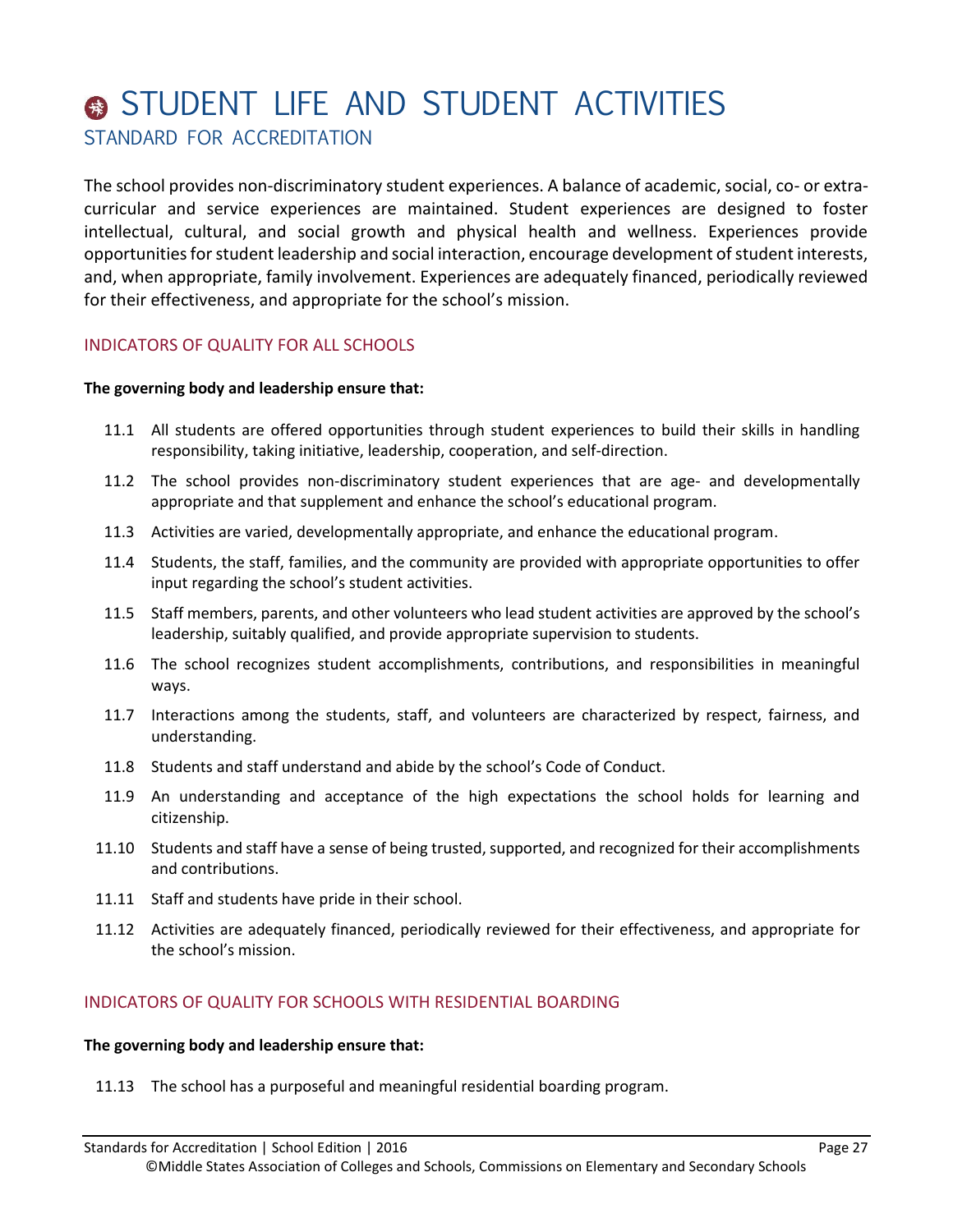- 11.14 The school assists students to develop healthy relationships with adults in loco parentis and with other students.
- 11.15 Appropriate provisions are made for student privacy, recreation, and religious practice.
- 11.16 Continuous and responsible supervision by qualified adults is provided for all boarding students, including evenings, weekends, and periods when classes are not in session.

# INDICATORS OF QUALITY FOR SCHOOLS THAT DELIVER ALL OR PART OF THEIR EDUCATIONAL PROGRAM BY A DISTANCE MODALITY

#### **The governing body and leadership ensure that:**

- 11.17 Students are provided with a program of co-curricular or extra-curricular programs/activities or the school actively encourages and promotes students' involvement in such activities in their community.
- 11.18 Includes regular opportunities for students to interact with each other and with their teachers and other adults in settings other than the distance modality.

# INDICATOR OF QUALITY FOR FAITH-BASED SCHOOLS

#### **The governing body and leadership ensure that:**

11.19 All student activities and athletics include opportunities for the faith formation of the students.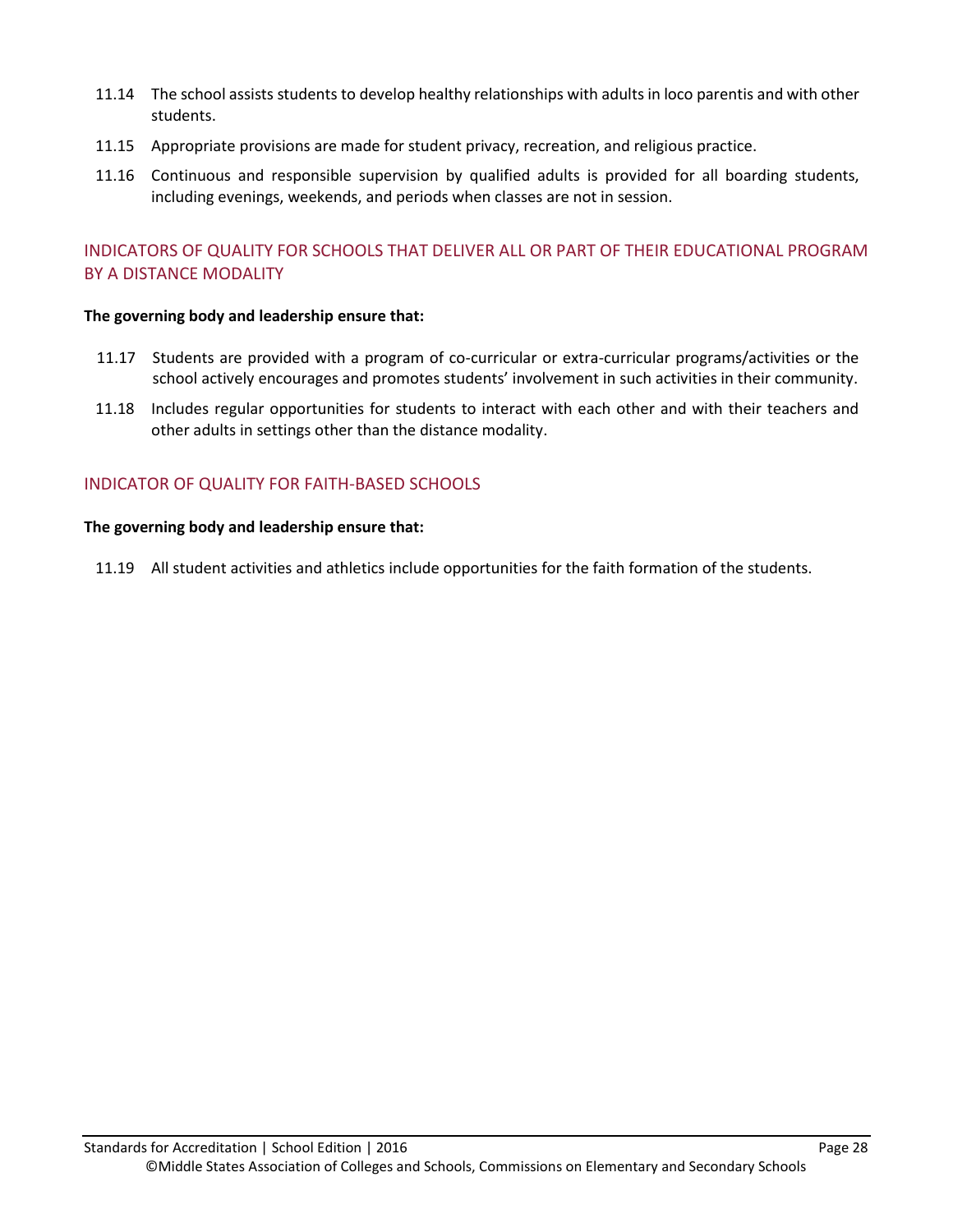# **<sup>O</sup>INFORMATION RESOURCES** STANDARD FOR ACCREDITATION

The school's information resources and personnel are appropriate and adequate in scope, quantity, and quality to facilitate achieving the school's mission and delivery of its educational programs. The resources are accessible to all students and the staff for use in learning and teaching and to broaden and extend their knowledge and skills. Appropriate instruction is offered to the students and the staff on the appropriate, ethical, and most effective uses of the information resources. Information resources are current and functional.

# INDICATORS OF QUALITY FOR ALL SCHOOLS

#### **The governing body and leadership ensure that:**

- 12.1 The school has and implements written policies and/or procedural guidelines for the ethical and appropriate use for acquiring information and using information resources.
- 12.2 Members of the staff and students are provided with appropriate opportunities to offer input into the types, quality, and format of the information resources provided.
- 12.3 Members of the staff and students are provided with training for the appropriate, ethical, and most effective uses of the information resources.

#### **The governing body and leadership ensure that information resources are:**

- 12.4 Age and developmentally appropriate.
- 12.5 Properly organized and maintained for ready access and use by students and the staff.
- 12.6 Reviewed periodically for relevancy, currency, and alignment with the school's curricula and instructional programs.
- 12.7 Appropriately supported with funding from the school's budget.
- 12.8 Managed by members of the staff who are sufficient in number and appropriately qualified to provide effective services to the students and staff.
- 12.9 Supportive of the school's plan for growth and improvement of student performance.

#### INDICATORS OF QUALITY FOR SCHOOLS WITH EARLY CHILDHOOD PROGRAMS

#### **The governing body and leadership ensure that learning resources:**

- 12.10 Are provided in an effective learning environment that supports the education goals for students and effective teaching for faculty.
- 12.11 Include intentional, appropriate supports for language, literacy, and numeracy development.
- 12.12 Promotes early development of a love of reading for enjoyment and as a foundation for future learning.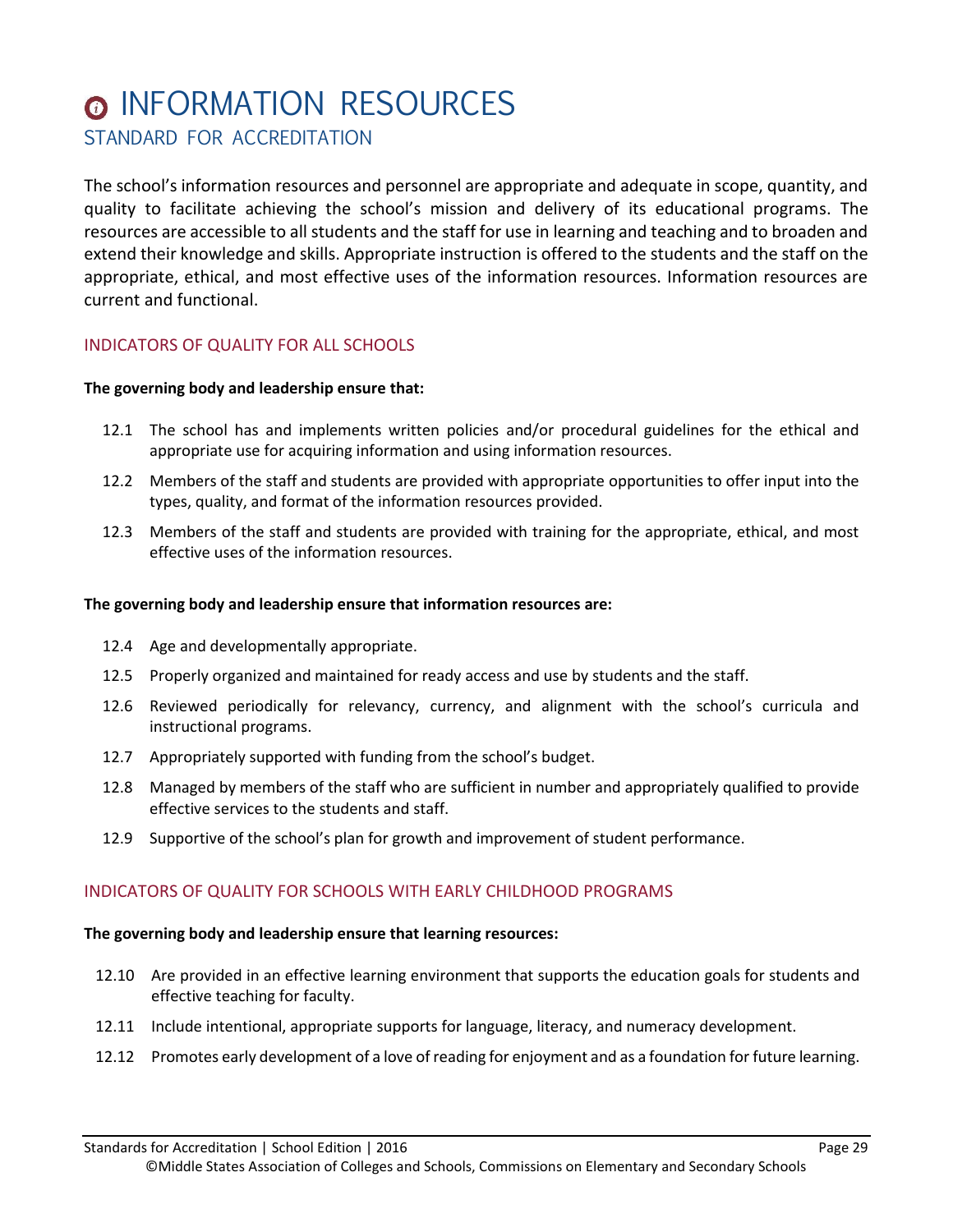# INDICATORS OF QUALITY FOR SCHOOLS THAT DELIVER ALL OR PART OF THEIR EDUCATIONAL PROGRAM BY A DISTANCE MODALITY

#### **The governing body and leadership ensure that:**

- 12.13 The school's information resources are adequate to deliver the educational program by the distance modality.
- 12.14 Students using the distance modality have access to the information resources required to achieve the learning goals set for their programs of study.
- 12.15 The school provides students with reasonable technical support for the software and hardware required to learn using the distance modality.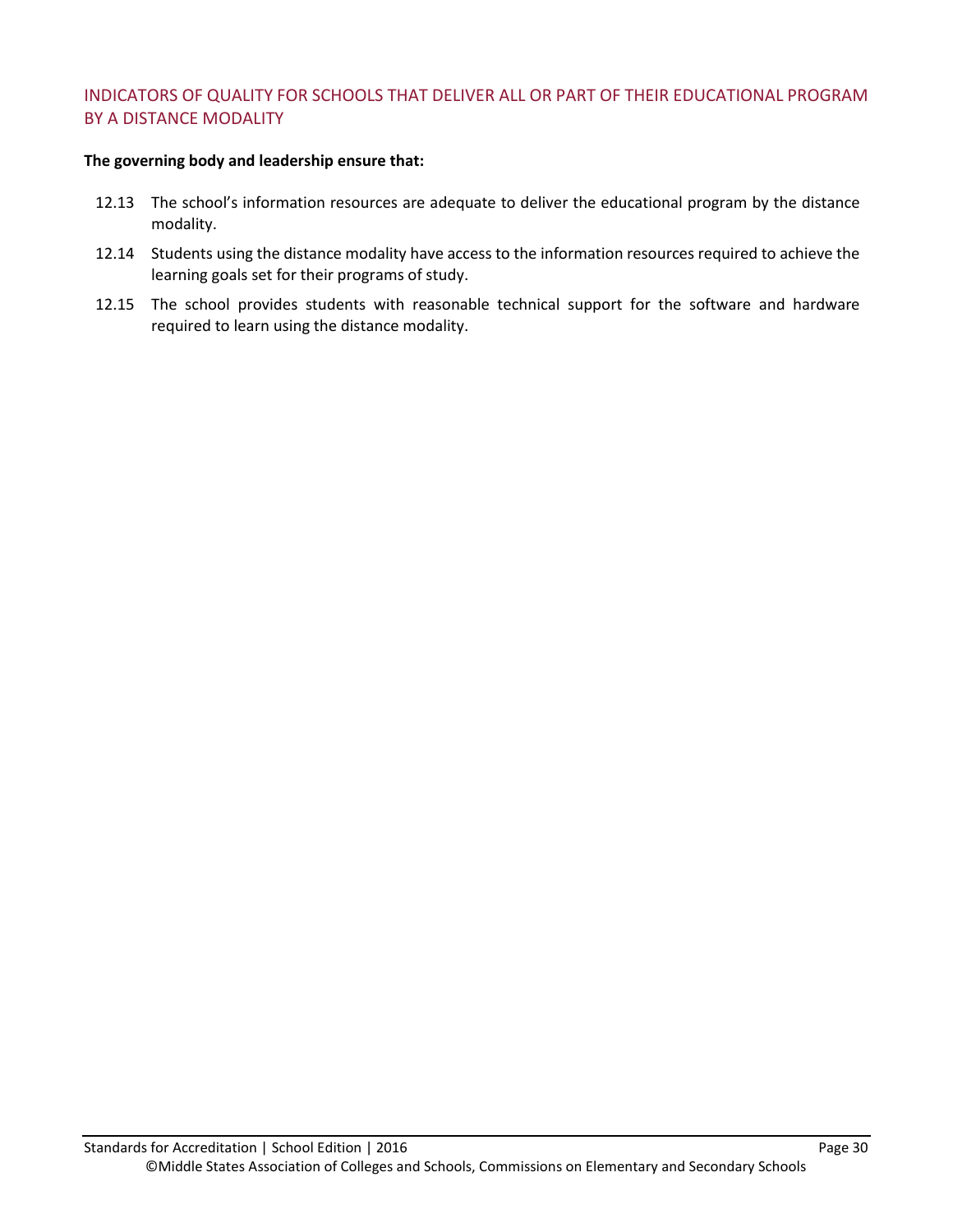# ADDENDUM

# INDICATORS OF QUALITY FOR ALL PENNSYLVANIA PUBLIC SCHOOLS, PRIVATE SCHOOLS AND THEIR CONTRACTORS' EMPLOYEES WHO WORK IN DIRECT CONTACT WITH CHILDREN, AND STUDENT TEACHER CANDIDATES.

# **The governing body and leadership ensure that the school has and implements written policies and procedures that:**

- PA In accordance with [Act 24 of 2011](http://www.portal.state.pa.us/portal/server.pt/community/background_checks_(act_114)/7493) and [Section 111 of the Pennsylvania School Code,](http://www.legis.state.pa.us/WU01/LI/LI/US/HTM/1949/0/0014.001.011.000..HTM) require all
- 6.38 applicants for employment with the institution, including employees of independent contractors but excluding employees who do not have direct contact with students, and student teacher candidates to undergo the following background checks prior to being hired or contracted:
	- a. Pennsylvania State Police Request for Criminal Records Check. Applies to individuals hired as of January 1, 1986;
	- b. PA Department of Public Welfare Child Abuse History Clearance; and
	- c. Federal Criminal History Record Information (CHRI) in a manner required by the Department of Education.
- PA In accordance wit[h Act 24 of 2011,](http://www.portal.state.pa.us/portal/server.pt/community/background_checks_(act_114)/7493/act_114_of_2006,_24_ps_1-111,_background_checks/601417) require all employees as of September 29, 2011 who have not been
- 6.39 subject to a previous background check to:
	- a. provide assurances on form PDE-6004 that they have not been previously arrested or convicted of a Section 111(e) offense; or
	- b. if they refuse to submit form PDE-6004, are required to submit a current background check under Section 111.
- PA Require the institution to review applicants' required background check reports prior to their being
- 6.40 hired or contracted to determine the fitness of the individual to work in a position in which s/he will have contact with children.
- PA Require the institution to keep on file copies of the required background check reports for all staff hired
- 6.41 or contracted on or after April 1, 2007.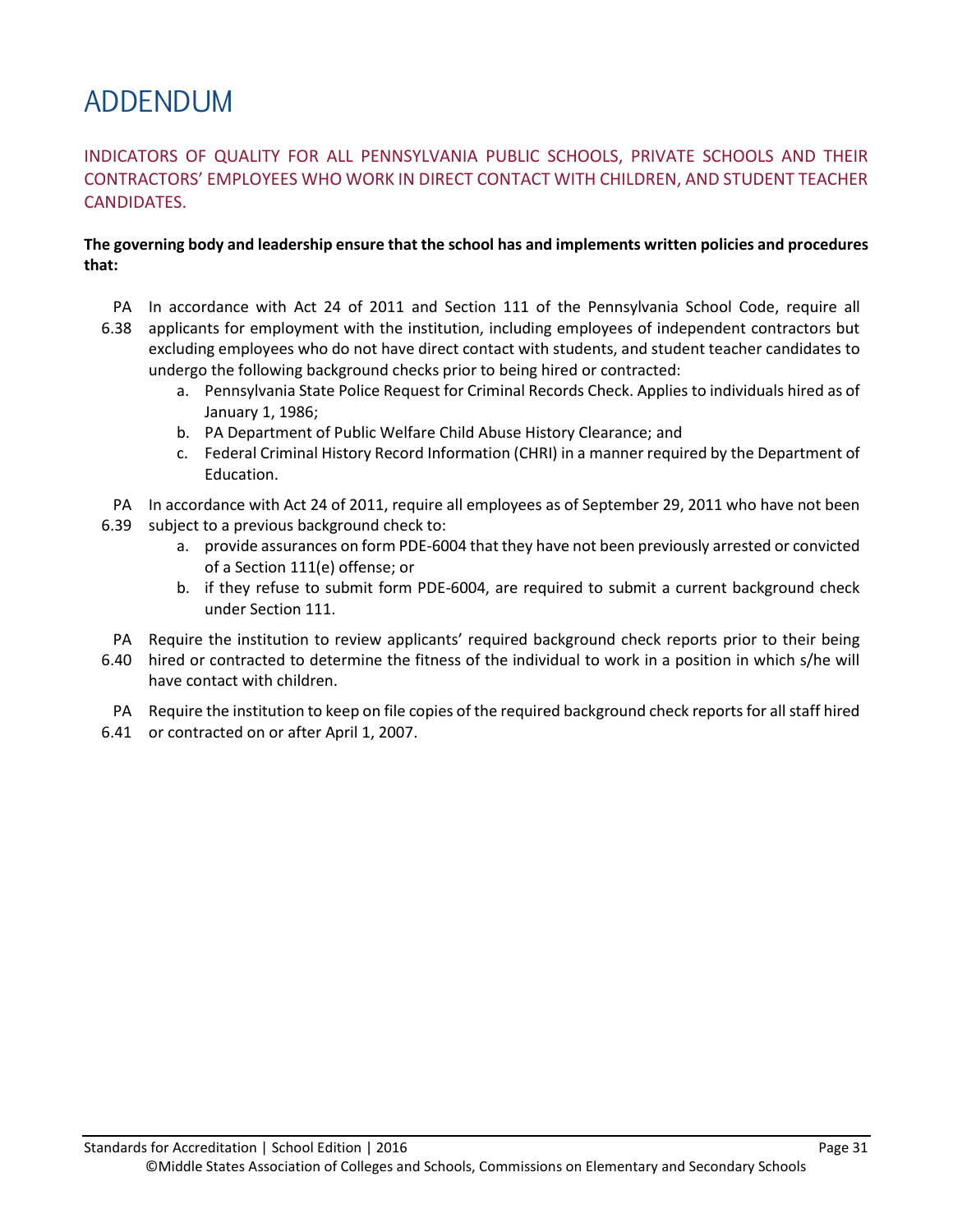# GLOSSARY OF TERMS

The following terms used in the Standards for Accreditation have specific meanings as defined here:

**Academic Standards** – Expectations for what students are expected to know and to be able to do with what they know in the content areas included in the educational program.

**Accreditation Standards** – Qualitative statements that reflect research-proven practices for schools.

**Community of Stakeholders** – Individuals or groups that have a stake in the future of the school; may be school leaders, teachers, members of the staff, students, families, governing bodies, community members, alumni, business partners, and others.

**Distance Education** – Education that uses, as its primary mode of instructional delivery, an alternative to traditional classroom-based instruction, such as via the Internet, mailed correspondence, or fax.

**Early Childhood Education** – A program serving families and their children from infancy through age six years in settings such as schools and early childhood centers.

**Facilities** – A school's building(s), grounds, furnishings, equipment, and vehicles.

**Faith-Based Indicators** – Indicators of quality that apply to unique aspects of faith-based schools. The use of the Faith-Based Indicators by faith-based schools is voluntary and not required, unless their use is directed by the head of a parent school system such as a school district, diocese, archdiocese, or a similar system of schools. The Faith-Based Indicators allow faith-based schools, if they desire, to include in their self-study and accreditation process Indicators of Quality that address unique characteristics of and expectations for schools whose mission and educational program are defined wholly or in part by their particular faith.

**Families** – Parents, guardians, caregivers, or others in a custodial relationship with a learner.

**Governance** – The group or individuals charged with overseeing the direction of the school; may be a governing body, board of trustees, board of education, advisory committee, or some other configuration.

**Information Resources** – Electronic, print, and other media, as well as interactive learning materials available through a library, in the classroom, or in the wider community that complement course materials and textbooks and enhance the educational program.

**Leadership** – The head of the school and school system, members of the administrative staff of the school and school system, and all others in administrative positions.

**Long-Range Plan** – A plan that assumes that the future is fixed and already known; a plan not based on a vision of what the future might or could be but, instead, focused on improving existing systems. The locus of control in long range planning is often external to the organization.

**Mission** – The unifying theme or vision that illuminates the reason for the school's existence, the audience that it serves, and its distinctive character.

**Proprietary School** – A non-public school that is a for profit institution.